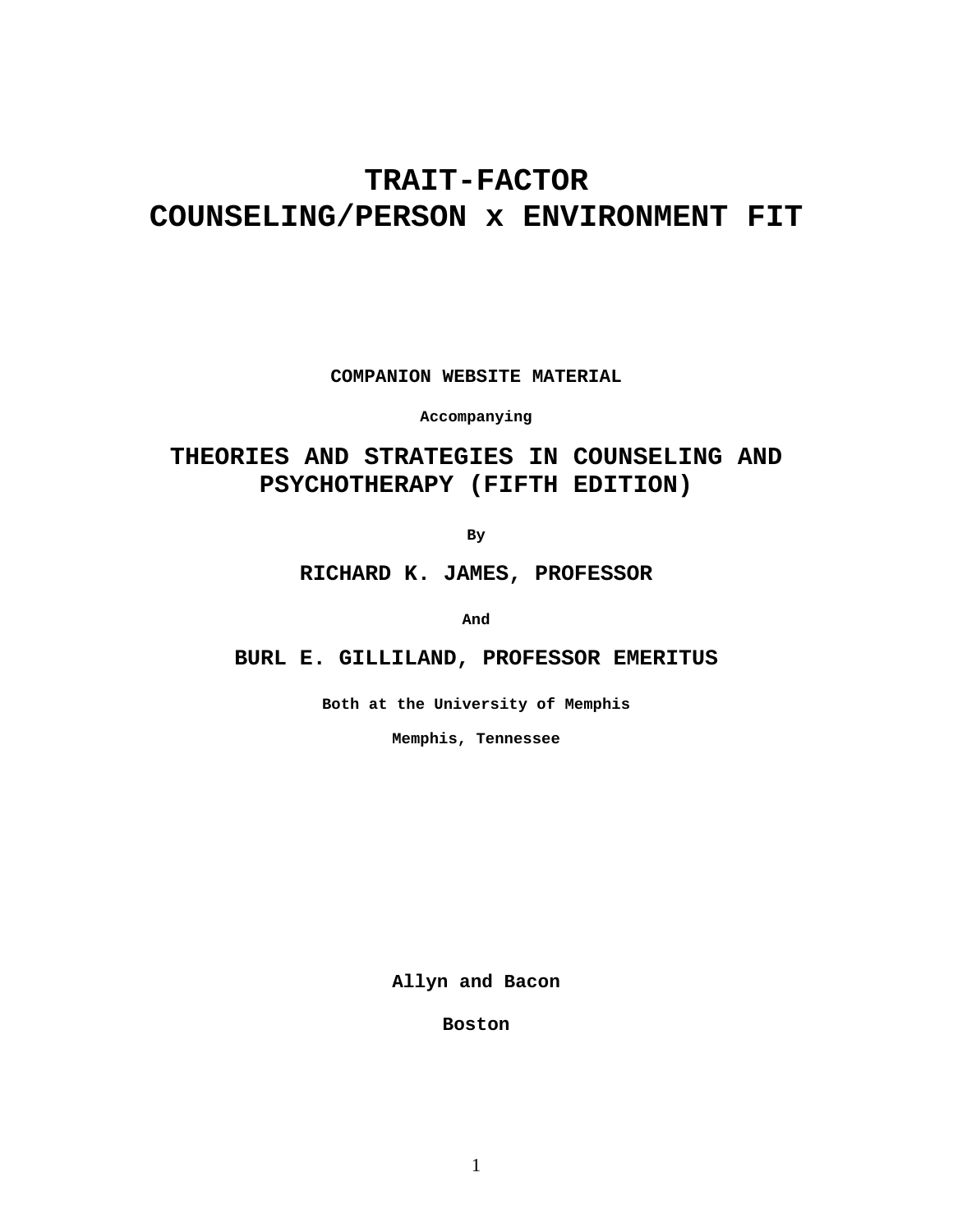### **COMPANION WEBSITE NUMBER THREE – TRAIT-FACTOR COUNSELING/PERSON x ENVIRONMENT FIT**

Fundamental Tenets

### **PRELIMINARY PERSPECTIVES**

This website chapter is about vocational psychology in the twenty-first century. About a century ago, Frank Parsons established the Vocation Bureau in Boston that ushered in the beginnings of the profession of counseling. Following the hundred years of spawning of a multitude of counseling theories, approaches, styles, and formulations, the essence of Parson's basic vocational psychology is being revisited, acclaimed, and integrated as a relevant perspective on career decision making that includes both rational and alternative models. Indeed, as Hartung and Blustein (2002, p. 41) have so cogently asserted, the return to its "early roots in 20<sup>th</sup> century social and political reformation movements could ultimately lead the profession to a renewed vision that comprehends career decision making and counseling as a socially situated process entailing purposeful reasoning, prudent intuition, and sustained efforts at ameliorating social injustice."

During most of the latter thirty years of the twentieth century, counseling theorists largely overlooked vocational adjustment as a helping strategy and all but ignored the career development of ethnic and cultural minorities. Twentyfirst century career development proponents have recently emphasized, within the mental health and vocational psychology domains, the role of work and cultural values in occupational choice, satisfaction, and success (Brown 2002, p. 48). The movement toward systematic and research-based use of occupational information to enhance the effectiveness of career counseling has brought forth groundbreaking techniques into the counseling process (Mallinckrodt & Gelso, 2002; Peterson, Mumford, Borman, Jeanneret, & Fleishman, 1999). But such techniques are not really new. The essence of this website chapter is to inform and reaffirm career decision making, as recommended by Martin and Swartz-Kulstad (2000), as a key and integral ingredient in assisting people to adjust to problems that arise from the unique interactions between particular individuals and environments.

### **HISTORY**

Trait and factor, the Minnesota point of view, differentialist, directive, and decisional all describe a counseling approach centered in four decades of writings by Edmund Griffin Williamson and his colleagues at the University of Minnesota. The classic trait-factor approach that Donald Paterson, John Darley, and E. G. Williamson proposed in the late 1930s was a direct outcome of their investigation of a variety of settings. Going back to the late nineteenth and early twentieth centuries, they integrated Galton's empirical and systematic attempts to measure differences in individual capacities and aptitudes; investigations by Binet in France and Cattell in America of differential prediction of intelligence; and Munstenberg's utilization of such individual differences in industrial applications. They then bound these psychometric approaches to Frank Parson's theories of vocational guidance (Williamson, 1972, pp. 137--140).

During the Great Depression, Paterson and Darley brought these concepts to the Minnesota Employment Stabilization Research Institute and used psychological tests and other assessment devices to analyze the vocational abilities of the unemployed. Case histories, staffing for diagnosis and prognosis, provision of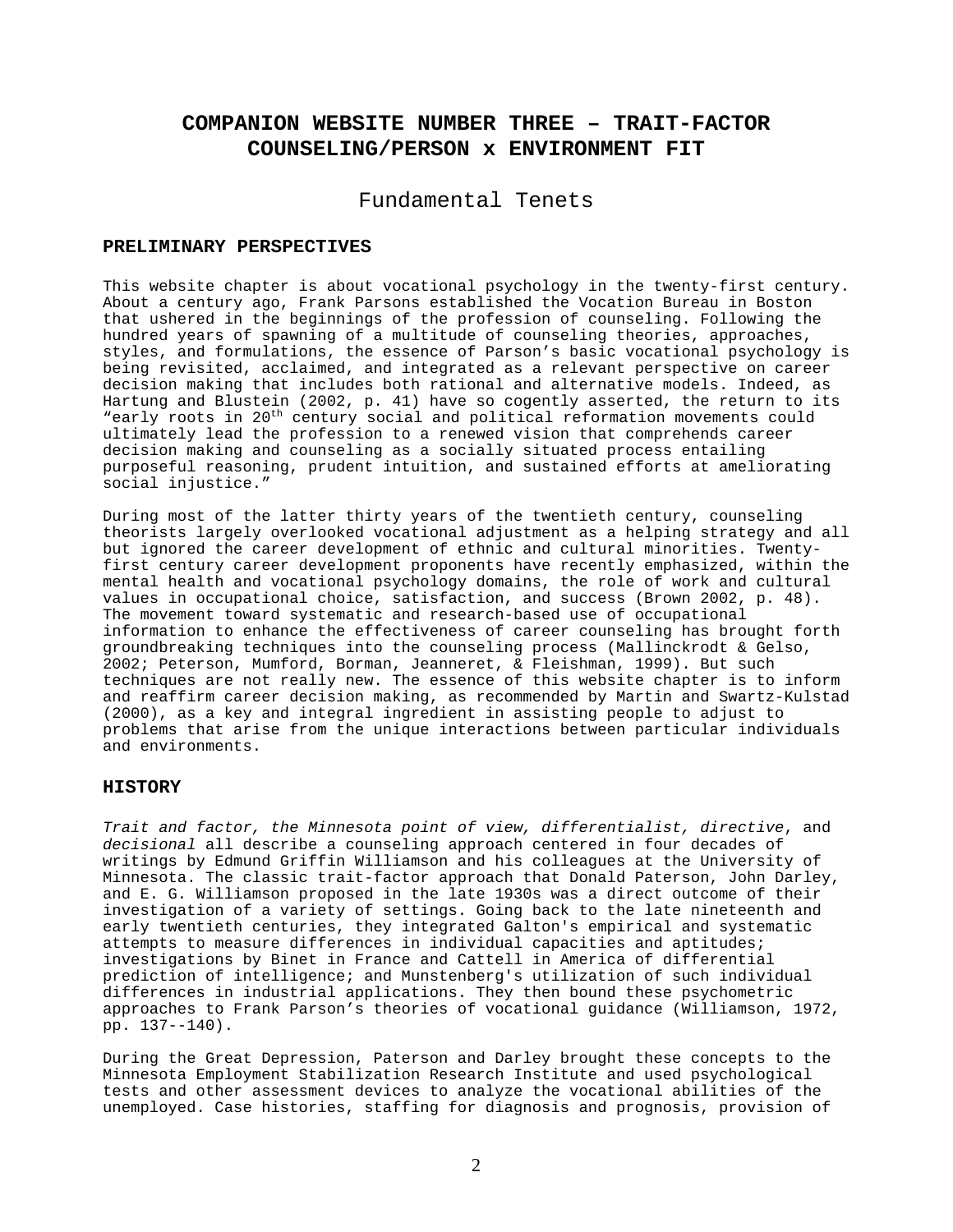educational and vocational training, and placement services were all used in a comprehensive attempt to place people in jobs (Williamson & Biggs, 1979, p. 92). At approximately the same time, Williamson was appointed director of the University of Minnesota Testing Bureau. The task of the bureau was to apply those guidance procedures developed by Paterson to the educational and vocational problems of students (Williamson & Biggs, 1979, p. 92).

Thus, out of a "dust bowl empiricism" of the 1930s, trait-factor counseling was born. Its practical purpose was to define human behavior by specific traits, such as aptitudes, achievements, personalities, and interests. These traits could then be integrated in a variety of ways to form constellations of individual characteristics called factors. Based on such traits and factors, a scientific problem-solving method could be employed that had statistically predictable outcomes that could be applied differently to individuals (Williamson & Biggs, 1979).

Trait-factor's heyday was in the 1940s, when it was put to maximum use in the military's selection and classification efforts during World War II and in developing student personnel services on college campuses. With the advent of Rogers's client-centered approach in the early 1950s, the trait-factor approach was heavily attacked as unreliable, dogmatic, and reductionist and began to fade from the scene as a therapeutic approach. Its impact has degenerated to the point that it is now relegated to career counseling texts, where it is often viewed as having historical significance only. The question may be immediately posed, "So why does it appear in this website to this book?"

While it has not received a great deal of press in the academic literature in the last thirty years, and whether it is known by them as such, the fact is that most school, vocational, and rehabilitation counselors practice a trait-factor approach in some form or the other. Further, many of the aptitude, personality, and interest tests and occupational information materials formulated by the trait-factorists have steadily evolved and remain in use today. Finally, the trait-factor approach is admirably suited to computer-therapist-client interaction with computer-assisted instruction (CAI), particularly computerassisted career guidance (CACG) programs such as DISCOVER (American College Testing Program, 1988) and SIGI PLUS (Educational Testing Service, 1988), which, whether therapists like it or not, is here and whose role will only expand (Sampson & Krumboltz, 1991).

Offshoots of the trait-factor approach may be seen in Holland's vocational theory (1985), the theory of work adjustment (Dawis & Lofquist, 1984), and the cognitive information processing approach (Peterson, Sampson, & Reardon, 1991). Finally, Chartrand (1991) makes a compelling case for its evolution to a person times environment (P x E) fit approach (Rounds & Tracey, 1990). The P x E fit approach draws heavily from differential psychology and acknowledges the utility of traits for predicting occupational behavior, but it is more interested in the dynamic interaction between persons and environments and in this way differs significantly from the classic trait-factor approach (Chartrand, 1991).

Two distinct attributes uniquely mark the trait-factor approach. First, the theory evolved from a vocational perspective. Second, it developed as a student personnel program in a university setting and later found its way into secondary schools. As such, many of its techniques and practices are based on the vocational and educational counseling of students. It continues to operate in those venues today and is clearly one of the few theoretical approaches at present that focuses on nonpathological clients who are experiencing typical developmental problems of living during the early years of the twenty-first century. From that standpoint it still operates on its historical principles of preventive counseling, information services, testing, and teaching.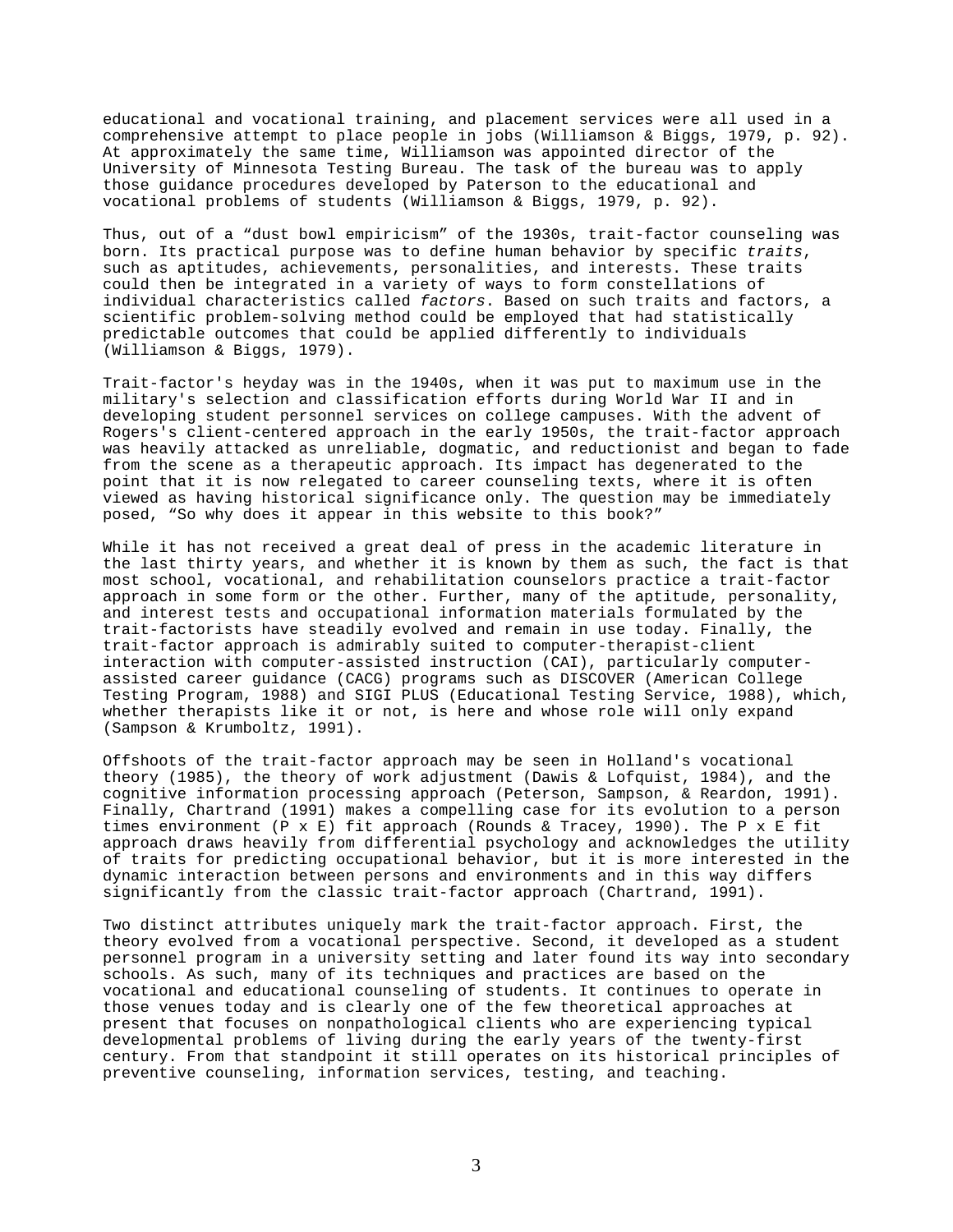### **OVERVIEW OF TRAIT-FACTOR COUNSELING**

The trait-factor approach is concerned with the total development of the individual across life stages and environments. Its short-term goal is to help the client stop irrational, nonproductive thinking and behaving and start using rational problem-solving skills for effective decision making (Lynch & Maki, 1981). The counselor-client relationship can be described as teaching, mentoring, and influencing. External measures that allow the individual to gauge personal development against society are used. The long-term goal of the counseling relationship is to provide the client with decision-making skills formulated jointly by the client and society. Counseling is a way station on the road to full development.

Basic assumptions of the trait-factor theory as it particularly applies to career counseling are:

1. Each person possesses a unique and stable pattern of traits that can be measured.

2. There is a unique pattern of traits required for successful performance of the critical tasks of each occupation.

3. It is possible to match the traits of persons with the trait requirements of occupations on a rational and actuarial basis.

4. The closer the fit between a person's traits and the trait requirements of that person's occupation, the greater the likelihood for successful job performance and personal satisfaction (Klein & Weiner, 1977).

5. Personal traits may be viewed in a context of how well they fit into the environmental system within which the person operates. Environmental systems may be viewed in a broad ecological context that includes geographical, local, cultural heritage, family background and influence, socioeconomic class, work/ school setting, community setting, and economic climate.

6. In a broader context, "occupational" or "vocational" counseling may be replaced with any of the developmental tasks of living such as going to school, raising a family, or planning for retirement.

### **THEORY OF PERSONALITY**

The trait-factor approach has been criticized as lacking comprehensive theories of personality and counseling (Crites, 1981; Patterson, 1966; Williamson & Biggs, 1979). It is more often seen as a set of procedures for counseling and probably best describes the behavior of school, employment, and rehabilitation counselors (Schmitt & Growick, 1985; Stefflre & Matheny, 1968). Does this mean that trait-factorists do not believe in theory or that school, employment, and rehabilitation counselors do not have any theoretical foundations on which to counsel?

If Chartrand's (1991) premise that the person x environment (P x E) fit approach has issued from trait-factor is taken as valid, then such criticisms seem unwarranted. Holland's (1985) theory of vocational fit between personalities of people and environments is probably one of the most researched and validated theories of personality. Chartrand has also drawn from Moos's (1981; 1987) extensive research on work and social environments to suggest that a complex matrix of P x E factors govern adaptation to a dynamic environment. Work content and personal preferences influence one's cognitive appraisal and coping resources, which in turn influence individual adaptation such as performance and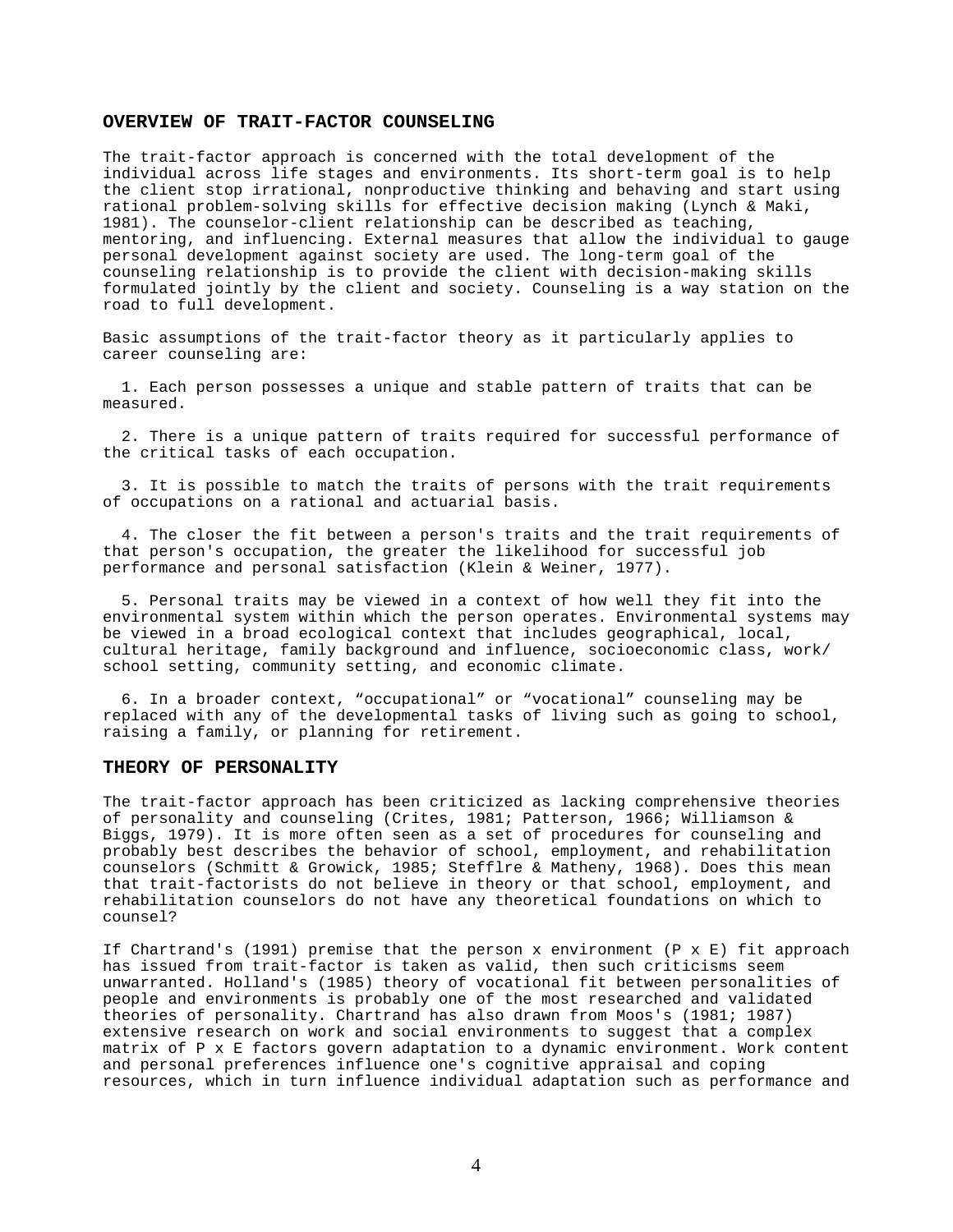well-being. Overlaying this matrix is another factor that includes the physical features of the environment, the policies and structure of the organization, and suprapersonality orientations like Holland's. Finally, Moos (1987) also promotes three major social climate dimensions: relationships and involvement with other people in the setting, personal growth as applied to goals in the setting, and system maintenance and openness to change in the setting.

Thus, modern trait-factor theory emphasizes the challenge of attaining a complex correspondence between one's traits and one's work environment (Dawis & Lofquist, 1984). The P  $x \nE$  fit approach moves beyond static, stable congruence between person and environment and assumes a more reciprocal, fluid, dynamic process with the individual shaping the environment and the environment influencing the individual in a continuing series of interactions that characterize developmental outcomes (Chartrand, 1991).

In Vocational Counseling, Williamson (1965) wrote at length on what an adequate theory should be and what it should do. Theory should not arbitrarily weld counselors to any one precept, but should allow openness to change as new conditions, new problems, and new environments are experienced. No theory is of much good if it prescribes blanket approaches and blanket goals, since that would be opposed to the individual's moral right to choose appropriate goals and would deny individual differences (pp. 153--175).

The philosophy of the trait-factorists is more than one of curative or remedial therapy. It is a general method of life adjustments (Williamson 1950a, p. 213) that reaches far beyond the counseling session. Trait-factorists assume humankind to be rational and capable of making satisfying choices if the necessary facts are available.

Therefore, the counselor's role in helping individuals is largely educational. The counselor not only teaches the client about the meaning of psychometric data presented (Williamson, 1950a, p. 38) but also illustrates the range of options and choices available from an analysis of the data. Client and counselor are concerned with the individual's unique abilities, aspirations, and plans within the context of the values and alternatives in society and its institutions. Thus, counseling must attend to both individual needs and social reality (Williamson & Biggs, 1975, p. 273).

### **NATURE OF MALADJUSTMENT**

Because the roots of the trait-factor approach are based in educational and vocational counseling, a broad band of individuals are counseled who are generally not considered to be pathological. Therefore, maladjustment is viewed in terms of vocational and/or educational maladjustment. One must ask, "What is the relationship of vocational adjustment to adjustment in general?" If we may believe such social psychologists as Erikson (1959, p. 92), who states that "in general it is primarily the inability to settle on an occupational identity which disturbs young people," and Levinson (1978), who in Seasons of a Man's Life discusses composite adults whose career crises spill over into the rest of their lives, then vocational adjustment has a great deal to do with life adjustment in general. If one considers that a great portion of one's adult life is spent "on the job" and that a great many potential satisfactions or frustrations come from those moments, then trait-factor practitioners' emphasis on vocational and educational adjustment may not seem as narrow as at first glance.

Whereas personal growth is the vehicle for change in a  $P \times E$  fit approach, it is relationships and system maintenance that influence commitment to a particular environment (Moos, 1987). Both people and environments have varying degrees of flexibility necessary for adjustment to one another. If one cannot adapt to the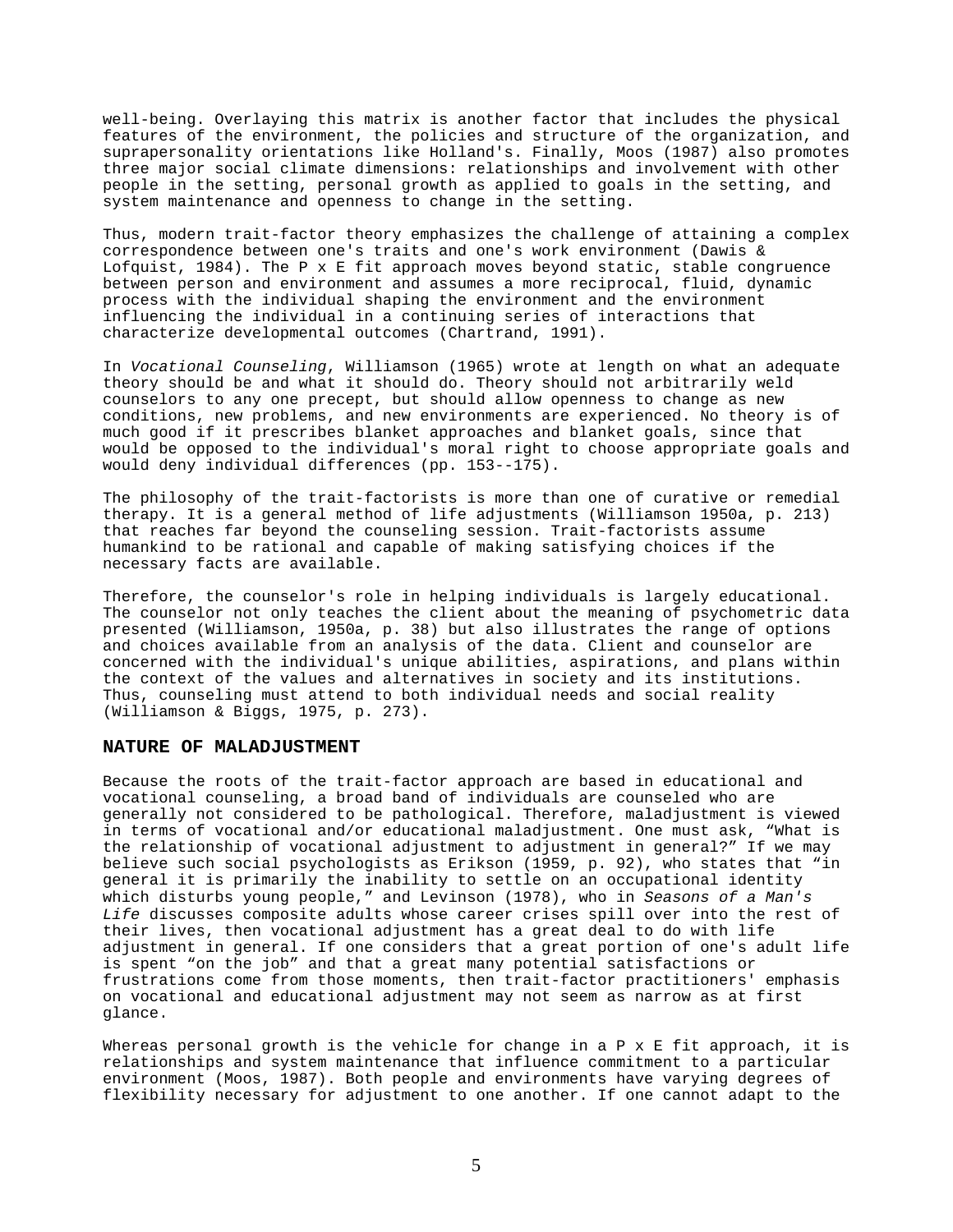constraints of a rigid environment or the environment cannot be changed, there are likely to be serious adjustment problems (Chartrand, 1991).

Whether the environment is work, school, or family, when systems begin to malfunction and relationships subsequently deteriorate, bad things happen to personal growth. When the environment is extremely specific, little deviation from the person is acceptable. Therefore, as the environment changes, the person must stay in correspondence with it (Chartrand, 1991). A classic example is the magical thinking of a person engaged to be married to an alcoholic: "Well, after we're married, he/she will love me so much he/she won't want to drink anymore." Because of the very rigid, maladaptive environment of alcoholism that focuses on intoxication to the exclusion of all else, it is extremely unlikely the alcoholic will change. What is more likely is that if the other person stays in the marriage, he or she will aid and abet the rigid environment by adapting to it or, in the jargon of addiction, becoming an enabler. While the family system may achieve homeostasis, it will be a highly maladaptive environment.

### The Counseling Process

Because counseling is an extension of the institution, particularly the school or community, it is educational and thus is involved in a relationship that might best be called guided learning toward self-understanding within the boundaries of the institution or community (Williamson, 1950a, pp. 209--210).

The client comes to counseling with an affective state that ranges from, at worst, crisis to, at best, nagging self-doubt about making the right decision. This feeling state is the result of irrational negative self-evaluation to the extent that normal, rational decision-making processes are paralyzed (Williamson & Biggs, 1979, p. 104). What the client must do at this point in counseling is to integrate the actuarial data presented with his or her own self-appraisal. The client compares him- or herself with new reference points provided by the counselor; generates action hypotheses to be tried; assesses the probability of success of different alternatives; and then tries those alternatives out in the real world. During this process the final judgment for evaluating and acting on the information is the client's (Rounds & Tracey, 1990; Williamson & Biggs, 1979, pp. 91--127).

To apply appropriate counseling techniques, the counselor must make a differential diagnosis of client problems. To obtain a diagnosis the counselor must work with the client to differentiate presenting problems, set priorities among goals, and assess current resources and stressors that could either foster or inhibit planning or adjustment. Based on this information alternative intervention strategies can be developed (Chartrand, 1991). Such a role calls for the counselor to be well grounded in assessment procedures and to have the ability to analyze and apply such data to each client's needs (Stefflre & Matheny, 1968, p. 30). The counselor is an action therapist who assesses and deals with issues in the client's life with the notion that what is gained from counseling will aid the client's self-development for the rest of his or her life (Hennessey, 1980). To accomplish this task the counselor (1) helps the client to understand himself or herself; (2) suggests steps to be taken by the client; (3) directly helps the client to explore his or her own assets and liabilities; and (4) refers the client to other personnel workers for special help (Williamson & Hahn, 1940, p. 213).

To accomplish these four services the counselor often functions as a mentor or teacher. The counselor not only delivers information on abilities, aptitudes, and interests, but also helps clients identify motivating forces in their lives, apprises them of the future implications such forces may have, and, when appropriate, encourages clients to substitute alternative behaviors that will help them reach desired life goals (Williamson, 1958).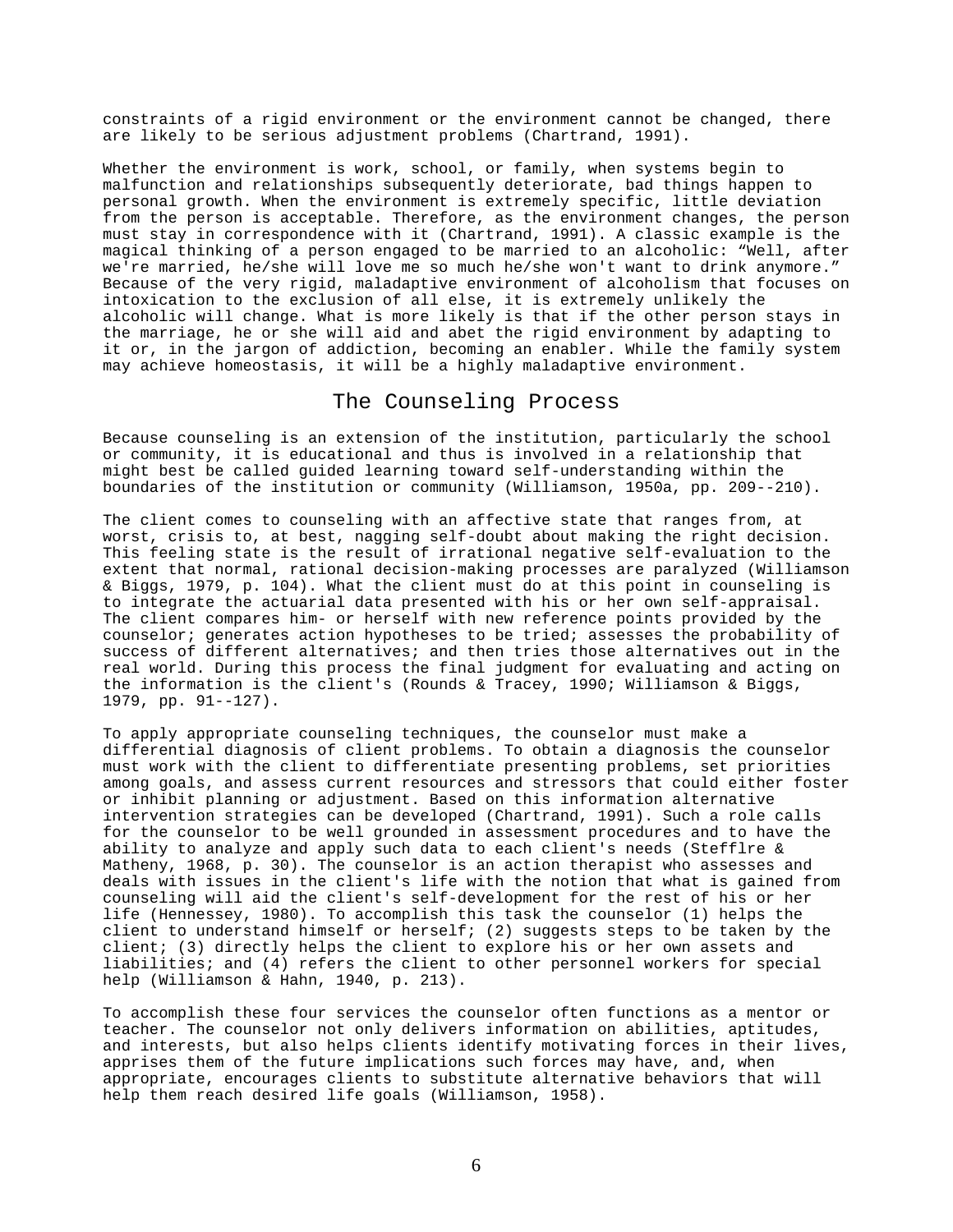In the past, trait-factorists have focused more on the quality and type of information presented than on how the information is processed or the acquisition of problem-solving skills to accomplish successful resolution. According to Rounds and Tracey (1990), the primary goal of P x E fit counseling is to facilitate decision making, planning, and adjusting through the acquisition of problem-solving skills. Their model is a four-step sequence of information processing that includes the following: obtaining information and synthesizing it; goal setting; developing plans; and acting to implement a situation. They acknowledge the effect of emotional arousal at each stage of the counseling process and believe it is important to assess and explore affect throughout the process.

It is the responsibility of the counselor, by virtue of knowledge, skill, and experience, to apprise the client of potential pathways and roadblocks to full development. Both counselor and client freely evaluate the sum and scope of the client's aspirations, frustrations, disappointments, successes, and failures in relation to how these can be synthesized into a meaningful diagnosis. Once this diagnosis is obtained, a prescription as to how the client can actualize positive potentials can be made. If the counselor has truly done a good job, the termination of counseling will be but a starting point that will result in continual self-counseling throughout the client's life (Williamson & Biggs, 1979, pp. 101--102).

### **ASSESSMENT PROCEDURES**

Trait-factorists make more use of actuarial measures than practitioners of other approaches because of their emphasis on problem solving. Objective and verified data allow the client greater understanding and exploration of problems (Lowman, 1991; Roberts & Hogan, 2001; Williamson, 1972, pp. 292--293). Data may be collected by means of six analytic tools: (1) the cumulative record, case, or personnel file, (2) the interview; (3) the time distribution form, (4) the autobiography, (5) anecdotal records, and (6) psychological tests (Williamson, 1939, p. 68).

The cumulative record, case, or personnel file provides a comprehensive look at the educational, psychological, physical, and work records of the client. Grades, honors, military and criminal activities, work habits, leisure activities, previous test scores, attendance records, and physical and mental health histories are a sample of the variety of  $P \times E$  components that paint a picture of how the client has performed in the past in the view of instructors, therapists, and supervisors. It is a longitudinal record that may provide insight into the individual's current problems and gives the counselor data with which to compare the client's self-perception in the interview and the facts as significant others view them.

The interview retrieves the individual's self-perception. A major component of the counseling process itself, it also serves to integrate the perceptions of the client with those of the counselor and, combined with the reports of others and particular test data, provides the framework within which the client's problem is painted.

The time distribution form was originally formulated to monitor how time was spent in wise and unwise ways. In business and industry it still has wide use. In counseling it has been replaced by the behavior baseline, which attempts to objectify discrete behaviors and count them in various times, places, and settings to determine how much, when, and where behaviors may need to be changed.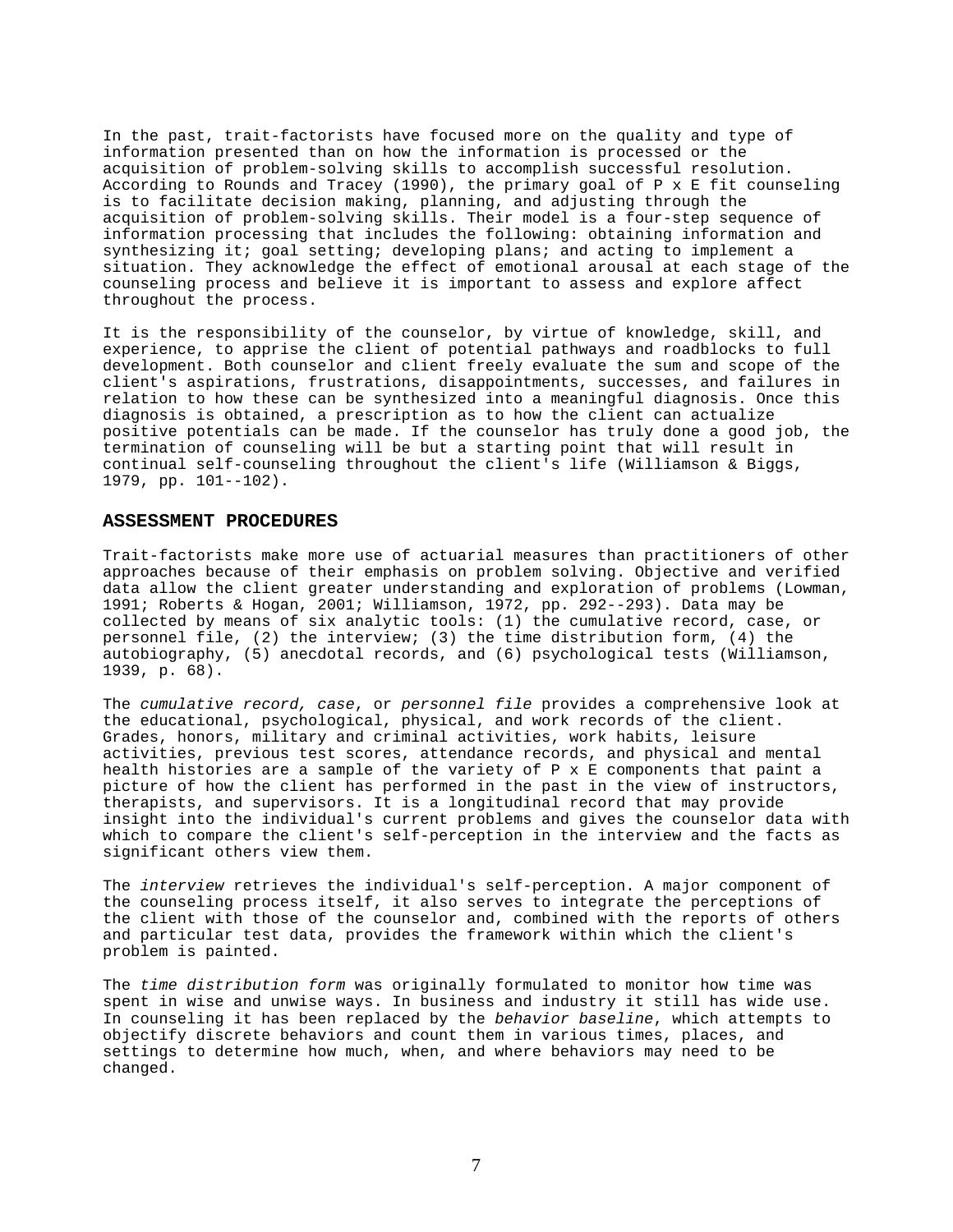The autobiography may be used to obtain fast, poignant pictures of the salient features in one's life. This loose form of analysis lets the client freeassociate without the threat of a face-to-face encounter with the counselor, which might cause the client to "repress" certain information that could prove highly significant.

Anecdotal records are specific little slices of the client's life. Usually they are constructed by observers such as family members, teachers, and supervisors who watch the client in specific situations. They may be formally or informally obtained and provide information that might never be seen through other assessment procedures. While admittedly colored by the observer's view, anecdotal records can vividly counterpoint the client's perception of the dimension of the problem. The substance abuser is a classic example of how important the anecdotal reporting of significant others can be in treatment planning.

Psychological tests are the capstone of the trait-factor practitioner's tools (Lowman, 1991; Roberts & Hogan, 2001). Williamson has made a strong case for the use of tests by contrasting the subjective data the client brings to the counseling session with the objective data of empirical assessment devices. Williamson (1972, pp. 151--153), has listed these advantages:

1. A mathematical analysis of objective and observable data is not possible if one deals only with subjective data.

2. At least an approximation of accuracy in the measurement and identification of client experience, aptitude, interest, and personality is possible.

3. Greater clarity of communication is possible through the use of quantifiable data, compared with the vagueness and bias of the purely subjective client self-report.

4. Through the use of massed data more than one individual can be characterized at a time.

Reliance on tests is not a be-all and end-all. Williamson made clear early in his work that to provide a differential view of people, tests could not be used in a mechanical or isolated fashion and should have diagnostic significance only in relation to individual case data (Williamson, 1939, pp. 74--75). A contemporary example is the belief that computer-generated expert analysis would provide perfect diagnoses. In reality, the single-test "cookbook" analysis has not worked well (Moreland, 1990). The use of objective data in classifying serves to highlight the individuality of the client, who does not lose his or her uniqueness even in an age of computerized data. That the counselor may not achieve 100 percent accuracy in prediction does not mean a return to selfanalysis (Williamson 1972, pp. 151--155).

### **CASE HISTORY**

In their earliest writing (Paterson, Schneidler, & Williamson, 1939, pp. 27-- 51), the trait-factor practitioners understood that a one-shot test administration was not conducive to adequate reliability and validity in the diagnosis and prognosis of client problems. The case history therefore became central in ascertaining the differential aspects of clients (Williamson, 1972, pp. 293--294). While the case history concentrates on an ecology that includes family, work, school, health, social, and recreational interests (Williamson, 1939, p. 67), it also seeks to integrate these facets of the individual with test data so that a very clear diagnosis and prognosis can be made.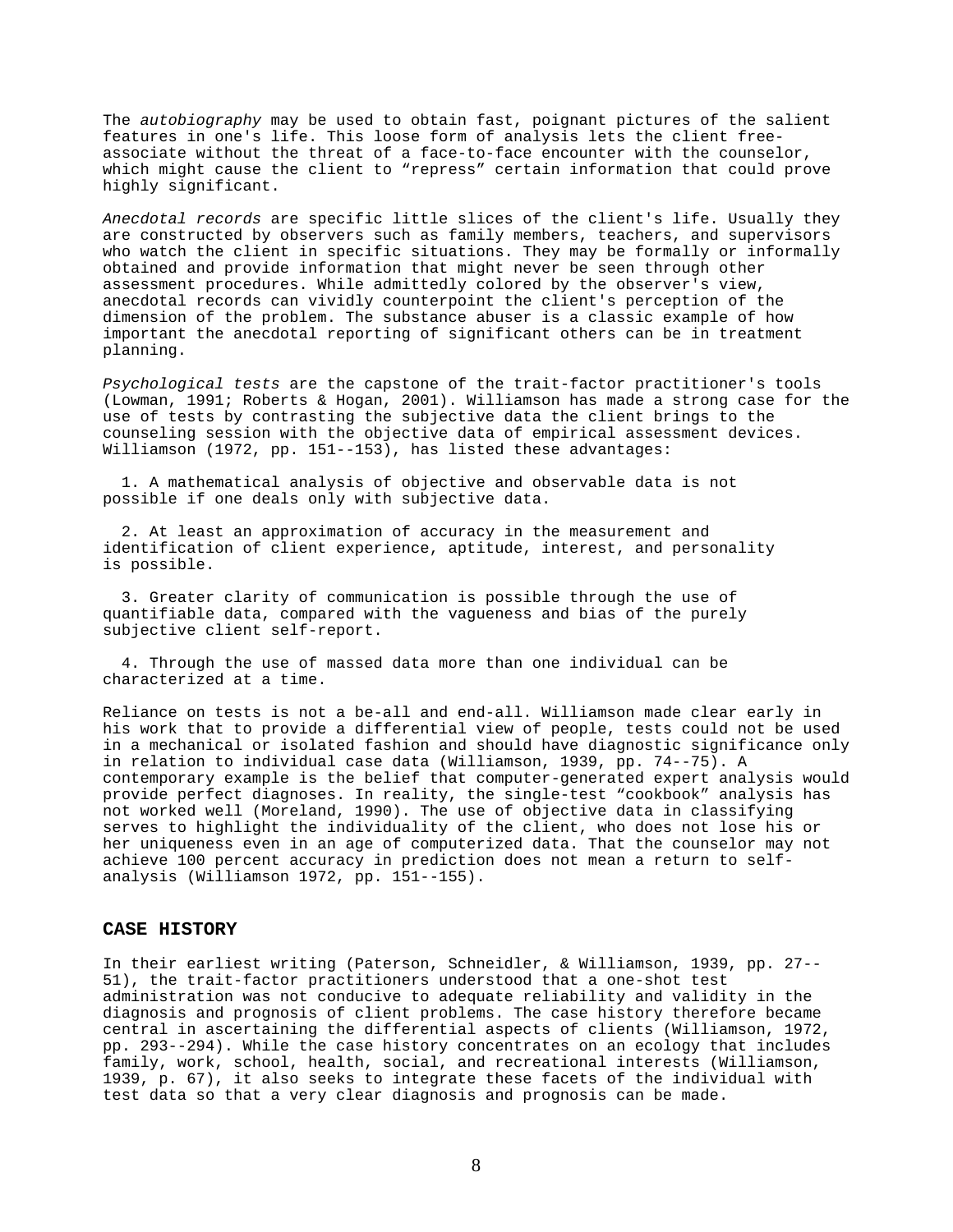Rounds and Tracey (1990) indicate that the quality of assessment has more to do with the dependability and accuracy of information than the way the information is gathered. Thus, increasing the client's involvement in the assessment process is important. Assessment is based on client goals and interview data and is made in conjunction with the client (Chartrand, 1991). In P x E fit counseling, psychometric information is one way of organizing self-reported information and can be used to help clients develop a clearer cognitive structure of both themselves and their environments.

#### **INTERVIEW**

The interview between counselor and client is the boards and nails that build the complex pattern of individual abilities, interests, needs, wants, and values into a unified structure. The methodology of the interview is predicated on the counselor collecting and writing down information on (1) the client's description of, the circumstances of, and the persons associated with the problem; (2) the client's attitudes toward persons, places, and things associated with the problem; (3) the client's attitude as these are discussed; (4) the counselor's tentative estimation of the seriousness, causes, and possible developments; (5) new and additional information to be collected; and (6) suggested next steps discussed about what the counselor and the client will need to do in a cooperative program to work out a solution to the problem (Williamson & Hahn, 1940, pp. 178--179). The comprehensive recording procedure is no less than a continuing and updated game plan of the counseling process.

In conducting the interview the counselor (1) listens attentively, giving suggestions in the early stages of counseling and more specific suggestions in later stages; (2) asks questions to clarify the client's self-understanding; (3) explains the meaning of the client's interests, abilities, and personality traits; (4) outlines a stepwise progression to ultimate decision making; and (5) may serve as an adviser by making decisions as to what will stimulate the client to start taking responsibility for his or her own actions (Williamson, 1972, pp.  $164--165$ ).

#### **COMPUTER-ASSISTED GUIDANCE SYSTEMS**

The voluminous amount of information on vocational, educational, and social information available makes it impossible for the counselor to stay abreast of the information needs of every client. Counseling in the twenty-first century must take into account the complementary disciplines of sociology, economics, demography, and social psychology if it is to be effective (Otto, 1984). Understanding one's abilities, aptitudes, and interests in relation to the vast array of societal forces that impinge on the individual is critical if such an avalanche of information has any meaning in decision making. How might that be done?

A major innovation in the field of counseling has been the development of computer-assisted guidance (CAG) programs that provide everything from assessment to simulation activities (Sampson & Krumboltz, 1991). The interactive dialogue, storage and searching of data files, and assessment capabilities render the computer an excellent tool for use in counseling (Harris-Bowlsbey, 1984). Counselors may obtain highly reliable scoring, normative interpretations, and specific therapeutic recommendations through the use of computerized testing programs and can assign clients a variety of information retrieval and therapeutic activities that can be done on CAG systems.

In particular, computer-assisted career guidance systems have become one of the most widely used applications of computer technology in the counseling field. Clients may conduct their own self-assessment or work conjointly with the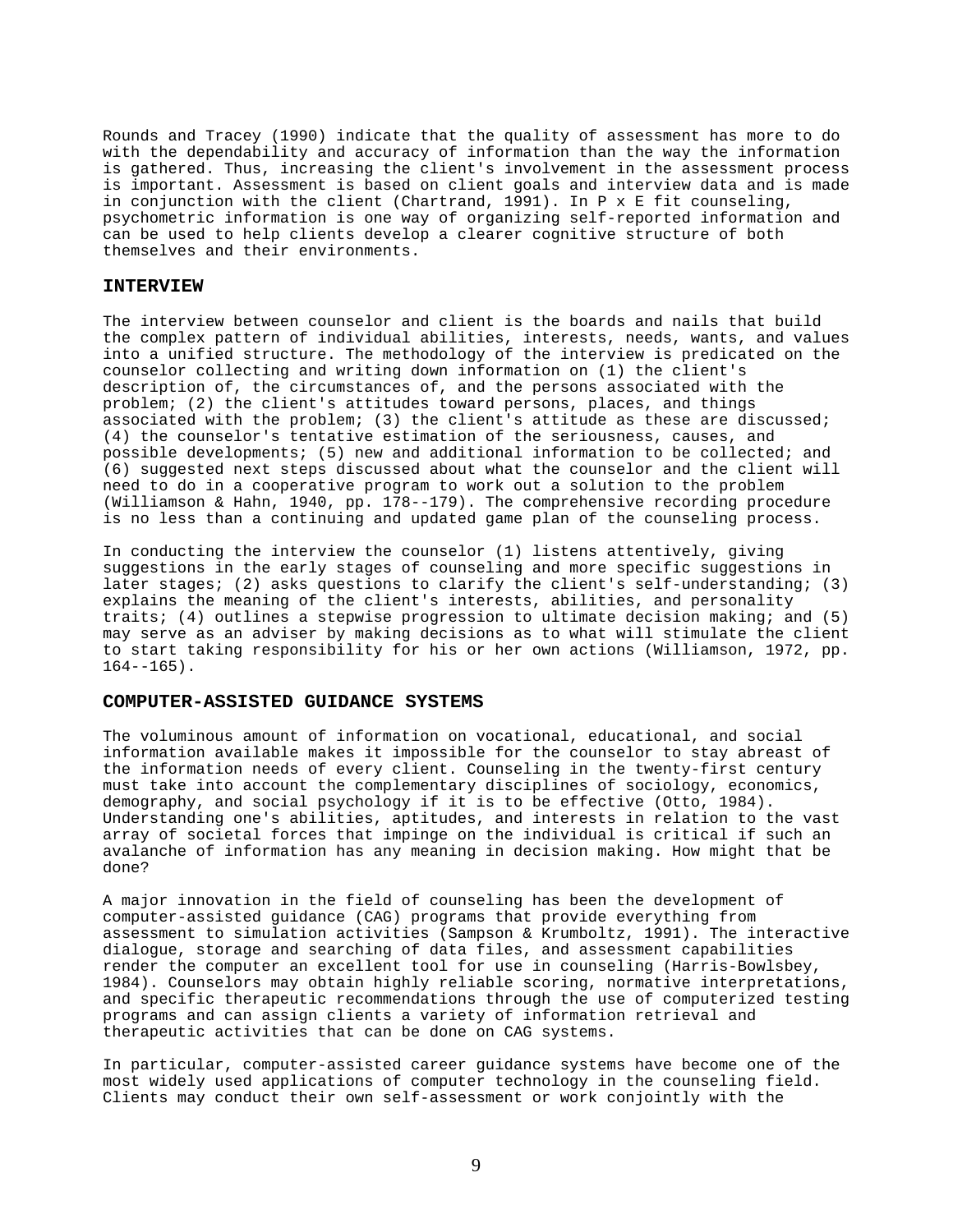therapist through such occupational interest inventories and information systems as DISCOVER (American College Testing Program, 1988), which links interests and abilities to occupations and SIGI PLUS (Educational Testing Service, 1988), which links values to occupations.

Directories of computer software have identified hundreds of applications to counseling that range from personal, family, and career counseling to administrative, assessment, and research functions (Walz, Bleuer, & Maze, 1989). Computer-assisted instruction provides tutorials and real-life simulations to present concepts, describe examples, measure performance, and present feedback to the learner (Sampson, 1986). Its interactive capabilities allow the user to explore personal values, interests, abilities, and decision-making styles (Hinkle, 1992). A review of the literature indicates that clients react positively to CACG applications by expanding their knowledge of self and the world of work, specifying career and educational plans, and making confident career decisions (Garis, 1983; Sampson, 1984); it is particularly true of younger, better-educated clients who typically are more familiar with computers (Spinhoven, Labbe, & Rombouts, 1993).

The counselor of the future will have to be an information broker, mediator, and interpreter of such machine-generated data to meet the needs of clients (Schmitt & Growick, 1985). The computer, therefore, holds the promise of delivering a sophisticated occupational, social, and educational grouping and assessment model that can provide predictive validity based on sound scientific and actuarial methods. (See Chapter 14, Computer—Assisted Therapy/Cybercounseling, in the basic text for which this website serves as a supplement)

# Strategies for Helping Clients

From a differential point of view, the steps in the counseling process are of primary importance. The following steps were first formulated by Williamson and Darley (1937) and still hold to the present:

1. Analysis: acquiring a comprehensive understanding, through appropriate assessment techniques, of how the client is and what he or she is likely to be

2. Synthesis: ordering and arranging the various parts of the client into a total picture by assessing information on strengths and weaknesses across the inter- and intrapersonal aspects of the client's life

3. Diagnosis: descriptively identifying the problem, discovering its causes, checking the logic and the client's reactions, and proposing a program of action based on the objective and subjective data presented

4. Prognosis: forecasting on the basis of available choices; diagnosis relates to past and present conditions, whereas prognosis attempts prediction of the future

5. Counseling: learning to deal in a generalized way with totality of life; guided learning and reeducation through personal assistance by a variety of techniques that help the client apply learning gained in counseling to all kinds of problem situations

6. Follow-up: reinforcing, reevaluating, and checking the client's progress in applying what has been learned in counseling to daily life

Although counseling is only one of the helping strategies, it is woven throughout the fabric of the trait-factor approach, from analysis to follow-up. This concept of counseling as a pervasive strategy has seemed to evolve, as Williamson moved from understanding that a pure trait-factor approach is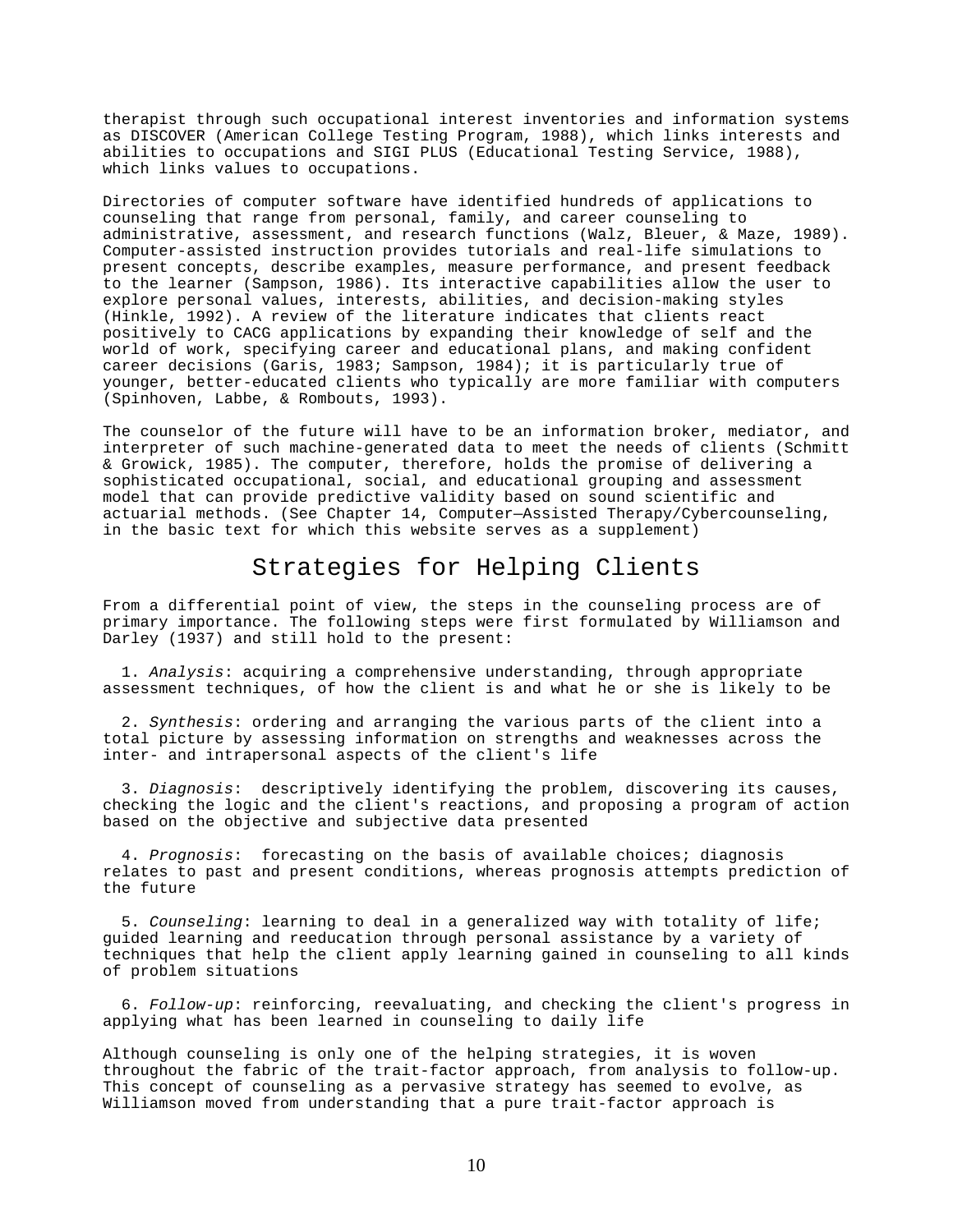untenable to adopting a more developmental point of view. Although we present the steps separately for the sake of clarity, there is a great deal of flux and flow among them. To illustrate we have woven the component of counseling throughout the other parts of the therapeutic process in the case study of Glenn that follows shortly.

With the advent of computerized assessment, the ability of the counselor to collect, analyze, synthesize, and diagnose has grown dramatically. Structured interviews, questionnaires, rating scales, and tests can be combined to measure symptom profiles, disabilities, and risk factors. Diagnostic interpretations and treatment plans can be generated by these "expert" programs. By using these in combination with human decision making, a computer-assisted clinical approach can be highly effective in generating a treatment approach (Andrews & Wittchen, 1995; Farrell, 1991; Jager, 1991; Moreland, 1990; Smith, 1993; Warzecha, 1991).

The contemporary trait-factor approach views the client's problem in a developmental and holistic sense (Chartrand 1991; Rounds & Tracey, 1990; Williamson & Biggs, 1979). Therefore, at each step in the case study we look at the counseling process and the problems presented not just as a case of vocational decision making, but rather as a whole-person problem that has ramifications across the significant others and environments of the client.

Pertinent to this process are the hunches and guesses that the counselor makes. Hunches and guesses may seem completely opposed to the notion of a highly empirical trait-factor approach, but they may well be as valid as any statistical constant if based on valid and differential indicators about a client (Williamson, 1939, p. 105). Throughout his writing, Williamson has constantly promoted counselors as highly capable of making intuitive guesses and formulating tentative hypotheses if---and this is a big if---they have been well grounded in their discipline (Williamson, 1939), if they constantly engage in research to update their knowledge (Williamson & Biggs, 1975), and if they interface with other skilled professionals (Williamson, 1972).

### Sample Case

The following case data were retrieved by the intake counselor during Glenn's initial visit to the university counseling center.

### **BACKGROUND**

Glenn is a thirty-six-year-old male who is currently employed as a police officer in a large metropolitan city. He works on a tactical unit that is on constant standby to deal with extremely dangerous situations. He moonlights in real estate and referees high school sports. He maintains that the real estate work provides needed income and the referee jobs are for fun and relaxation.

Glenn is married to LaQuita, a nurse who has recently been promoted to a supervisory position in a large hospital. He describes her as a highly skilled professional who takes a great deal of pride and effort in her work and still has time to be an excellent wife and mother to their two children. The two children are Avon, age eight, and Danielle, age five. Glenn describes both children as bright, industrious, and involved in many activities.

Glenn was born to a large and poor sharecropper family. He is the oldest of seven siblings, four boys and three girls. Glenn attended a small, rural, segregated elementary school and was one of the first African-Americans to attend a community high school. He was active in sports and music in high school and parlayed his athletic ability into an athletic scholarship at a small state university, where he played football. He majored in criminal justice and saw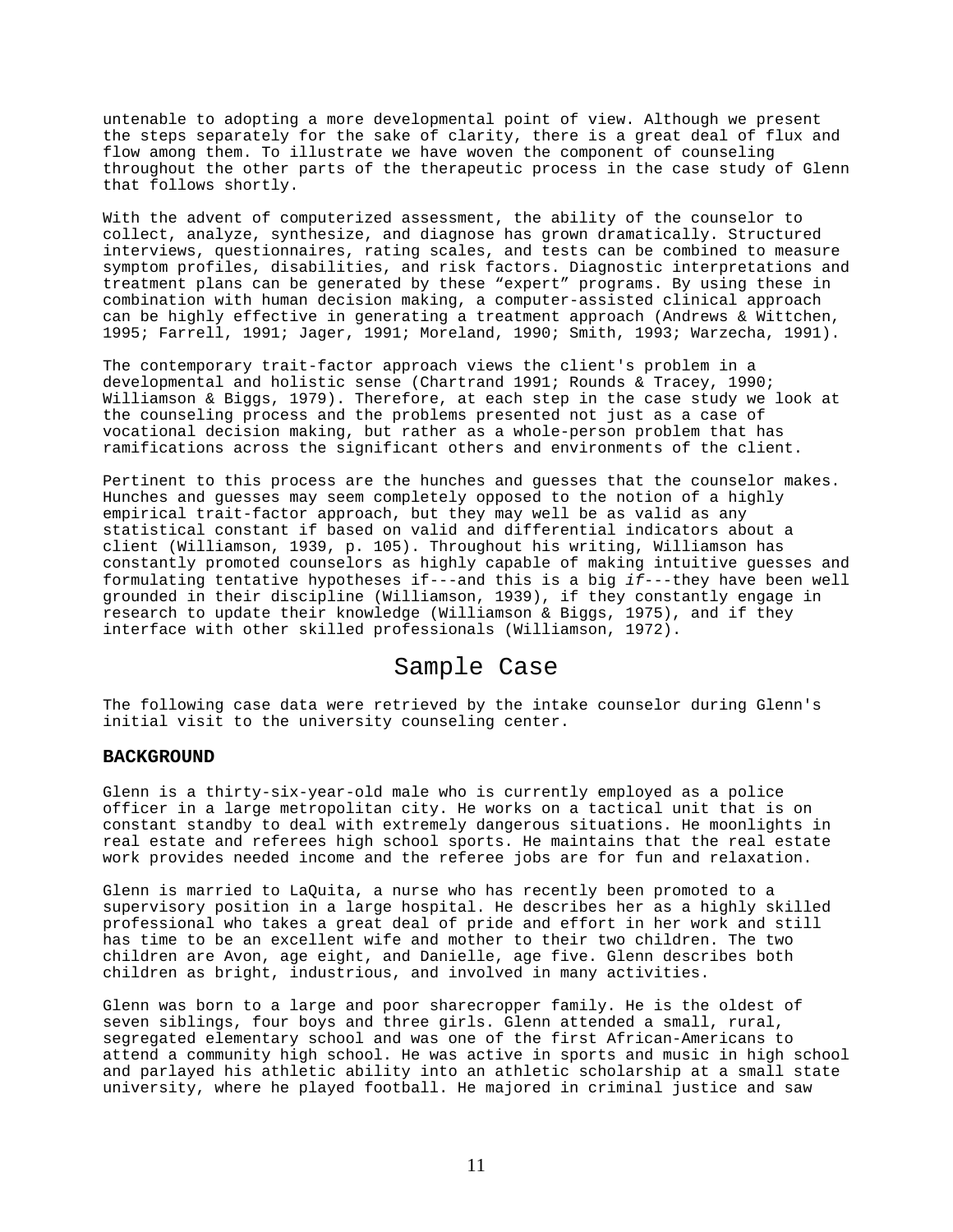himself as an "average student who could have done better," but football came first and what time was left was devoted to a social life.

After his eligibility expired, Glenn left school twelve hours short of a degree and enlisted in the army. He became a military police officer, saw duty in the Gulf war, and was wounded in action. He received the bronze star and a purple heart and was honorably discharged. He reported no recurring medical problems with his wound and indicated he is in excellent health except for some problems "with a nervous stomach," which he medicates.

After his discharge from the army, Glenn came to the present locale and joined the police department as a patrol officer, finished his degree in criminal justice, and met and married his wife. He indicates his family life is good and extremely important to him, although his job as a sergeant on the TACT squad exacts an extreme amount of physical and psychological stress, both in the amount of constant training and in the crisis situations in which he finds himself. He states that sometimes after a hard day he is "pretty short with the wife and kids."

Glenn is currently enrolled in his first semester of graduate school as a parttime student in counseling. On a questionnaire of what problems he thought he had, Glenn indicated "vocational---want to talk to counselor." At the time of his intake interview, Glenn completed a counseling intake questionnaire, which asks for specific demographic and ecological information in regard to his request for counseling. The following assessment data were retrieved during the course of Glenn's counseling sessions:

| Undergraduate grades               | Strong Interest Inventory            |
|------------------------------------|--------------------------------------|
| Graduate Record Exam               | Priorities problem ranking by client |
| Counseling intake questionnaire    | DISCOVER occupational preference     |
| California Psychological Inventory | Computer printout                    |

### **ANALYSIS**

While Glenn has already provided a great deal of data through his intake interview and the open-ended assessment device given in his initial visit to the counseling center, these are basically self-analyses. Taken alone, self-analysis is likely to provide a very biased notion of the problem and any attempts at resolution. Therefore, the counselor uses this opening interview to collect, sift, evaluate, and classify data about Glenn. The counselor will continue doing so until a complete description can be obtained that will provide insight into the circumstances that brought the client in for counseling in the first place (Williamson, 1950b, p. 109). Accomplishing this task will require not only written and verbal client self-reports but also empirical information on aptitudes, interests, physical health, emotional balance, and other characteristics that facilitate or inhibit satisfactory adjustment (Williamson, 1950b, p. 158).

The counselor is also trying to determine in what manner the client approaches problems, for this will not only reveal the client's lifestyle but also will determine reactions to the analysis and diagnosis. These attitudes, in fact, are one of the most important pieces of analytic data the counselor can obtain (Williamson, 1950b, p. 146). As such, the excerpts from Glenn's interview sessions show the counselor dealing with both attitudes and data.

CO: Hello, Glenn, I'm Dr. Jimenez. I've been assigned as your counselor. I've been looking over the autobiographical material you submitted. On the part where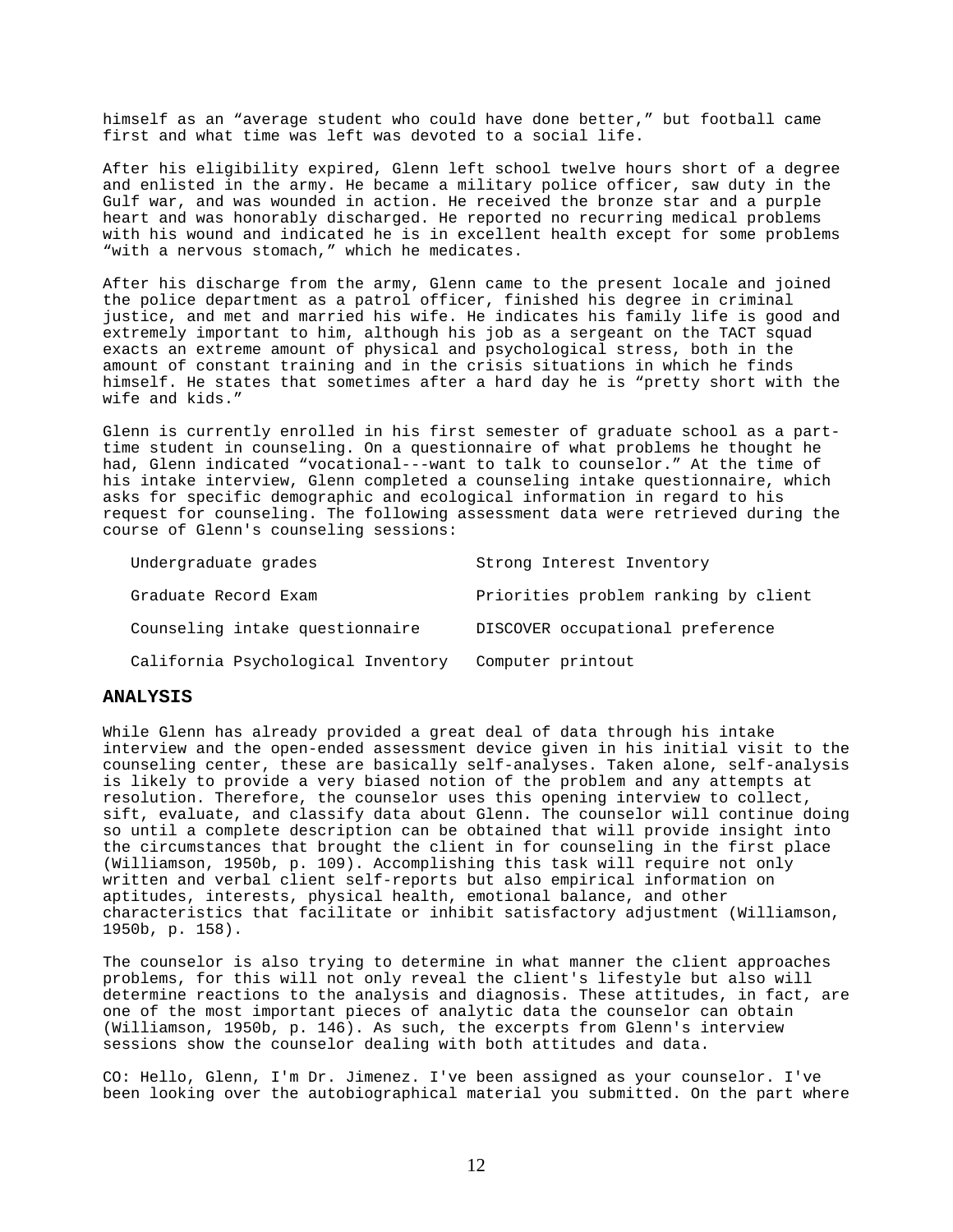it asked you to state your problem, I noticed you put vocational. I wonder if that's where you'd like to start.

CL: I...to tell you the truth I really feel kinda foolish being here, I mean thirty-six years old and enrolled in the master's program in counseling...

CO: It seems like whatever is bothering you, you ought to be able to figure it out, old as you are and particularly since you're in counseling as a major.

CL: That's for sure. You could say I feel stupid being here.

CO: You wonder whether you might be thought less of by me or your professors for seeking counseling?

CL: Yeah, that's right! I mean you don't want your professors to think you're crazy or can't cut it.

CO: My feeling is that it's a wise person who gets help. I can understand those feelings. I had them myself when I was a student. I think it also says something that you realize that counselors too need help at times. I also feel that your professors would respect that.

CL: Okay. I've been a police officer for a long time. It's exciting and I've enjoyed the work, but it's also dangerous and here I am thirty-six. I mean I really like dealing with people, but not always the negative side. So I started into counseling, but I don't know...you don't seem to get problems solved.

CO: So, on one side you like police work but the danger of it and seeing the bad side of people makes you think there are other jobs that might give you more satisfaction and security. On the other side, counseling seems kinda slow and at thirty-six you don't feel you can make mistakes career-wise.

CL: That's pretty much on target. I'm having some real questions about counseling as a profession and myself...both time-wise and financially.

CO: So far as time and money are both concerned, it's pretty important at least to have some odds on coming out right and getting on with your life---whatever direction it might take. You also seem to have some questions about yourself.

CL: I'm not so sure I can cut the mustard. It's been a long time since I was an undergraduate, and I wasn't a great big ball of fire then, and with working and family and all, it seems like there's never enough time. (silence) I just couldn't very well face flunking out...(sigh) That gets depressing...a lot of people looking over my shoulder; wife, she's smart as a whip. Other guys at the station wonder what I'm doing, and the damn beeper, never know when a call is coming, and trying to be a father, too. I wonder whether five guys could do it, and finally I get these gut pains...don't know whether I'm breeding an ulcer or what. Sounds weird, huh?

CO: What it sounds like is a lot of things going on in your life and sorting them all out is a real headache...or gut ache, as the case may be. What do you back off of and what do you give your undivided attention to, particularly the big risk you're taking by getting into counseling and maybe changing not only careers but also a whole bunch of other things in your life?

CL: That's about it. I need to figure out a way to go and I need some help doing it.

CO: Okay. You seem really motivated to get some of this stuff rolling and that's super. Here's what I'm gonna do and here's what I want you to do. First, I'll call over to records and get your grades and your GRE scores. I'll look at those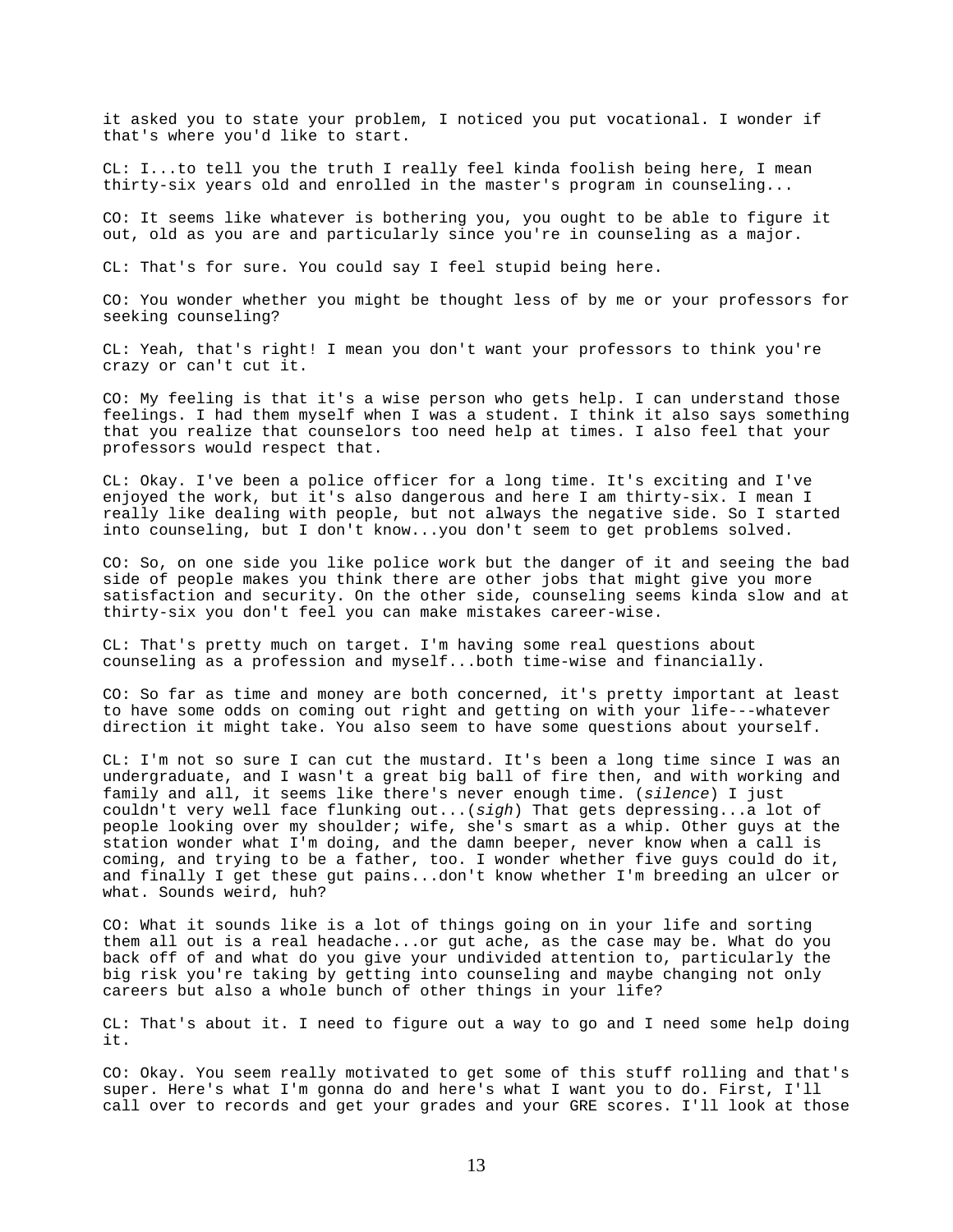and compare them with some expectancy tables we've got that will give us a ballpark figure of what you might expect to do grade-wise. What you've said rings pretty true. It's not just your aptitude, but your interest and to some extent how your personality fits into an occupation and vice versa. There are a couple of inventories I'd like you to take so we can get a better line on some of the issues in your life right now---particularly how those issues fit with your educational, vocational, familial, and other kinds of goals. You'll need to make an appointment with testing and also go over to the career counseling center to get on the DISCOVER computer program. It's real easy to access, just ask the student helper over there. It'll ask you some questions and then give you some information back on a printout that should give you some food for thought. Bring it back with you for our next session. These inventories are not chiseled in stone. They are comparing you against samples of other people: their likes, dislikes, feelings, needs, values, motivations, and so on. I can give you my interpretation of the inventories, but in the final analysis, you're the one who decides how and what kind of meaning they have for you. Does that make sense?

CL: So what you're saying is that you believe that these inventories will help me get my head straight about a career and that while you'll tell me about them, I got the responsibility of making use of them.

CO: That's right! One other thing---I have a homework assignment I'd like you to do on your own. I'd like you to make a list of all those concerns you have right now and rank them according to what you think and feel, and I'd like you to give equal time to both the thinking and feeling parts. Once we obtain all this, we'll analyze it, and see if we can't put the pieces together.

The counselor is highly proactive in this first meeting. While the counselor listens, clarifies, and reflects the client's content in a nonjudgmental way, at times he also interprets the content to test the validity of tentative hypotheses he is proposing to himself. Data are being gathered, compiled, and sorted. "Returning student, older, not real sure of himself both academically and career-wise; feeling a time and financial press. Got lots of responsibilities---two jobs, family, wife successful. What kinds of pressure points in all this?" As the counselor processes these questions and comments, he is busy comparing his analysis to analyses of other clients who have demonstrated the same general set of problems. How does Glenn fit into this large reservoir? What specific idiosyncratic data bits make him distinct from the populations that fit Glenn's profile? What other assessment data are needed?

The counselor will do all that can be done to build rapport, particularly in the first session. The counselor reinforces the client for the decision to seek counseling. Even though Glenn may understand a good bit more about the meaning of tests because of his background, their use is still explained to get him motivated to start being a full-fledged partner in the process. Finally, the counselor uses a lot of "we" statements, setting the stage for a cooperative effort.

#### **SYNTHESIS**

Before a diagnosis can be determined, synthesis needs to occur. The teasing out of a mass of sometimes seemingly irrelevant facts into a consistent pattern of behavior that is unique to the individual's assets and liabilities is based not only on the counselor's learning and data base, but also on other cases the counselor has worked with and the experience that comes with that work. Based on a synthesis of these diverse parts, the counselor is able to make a diagnosis and a prognosis of the pattern of the client's future adjustment to the problem (Williamson, 1950b, p. 101). Test scores, rating scales, autobiographical accounts, anecdotal reports, and grades, among other data, are summarized (Williamson & Hahn, 1940, p. 212). After the data are summarized the counselor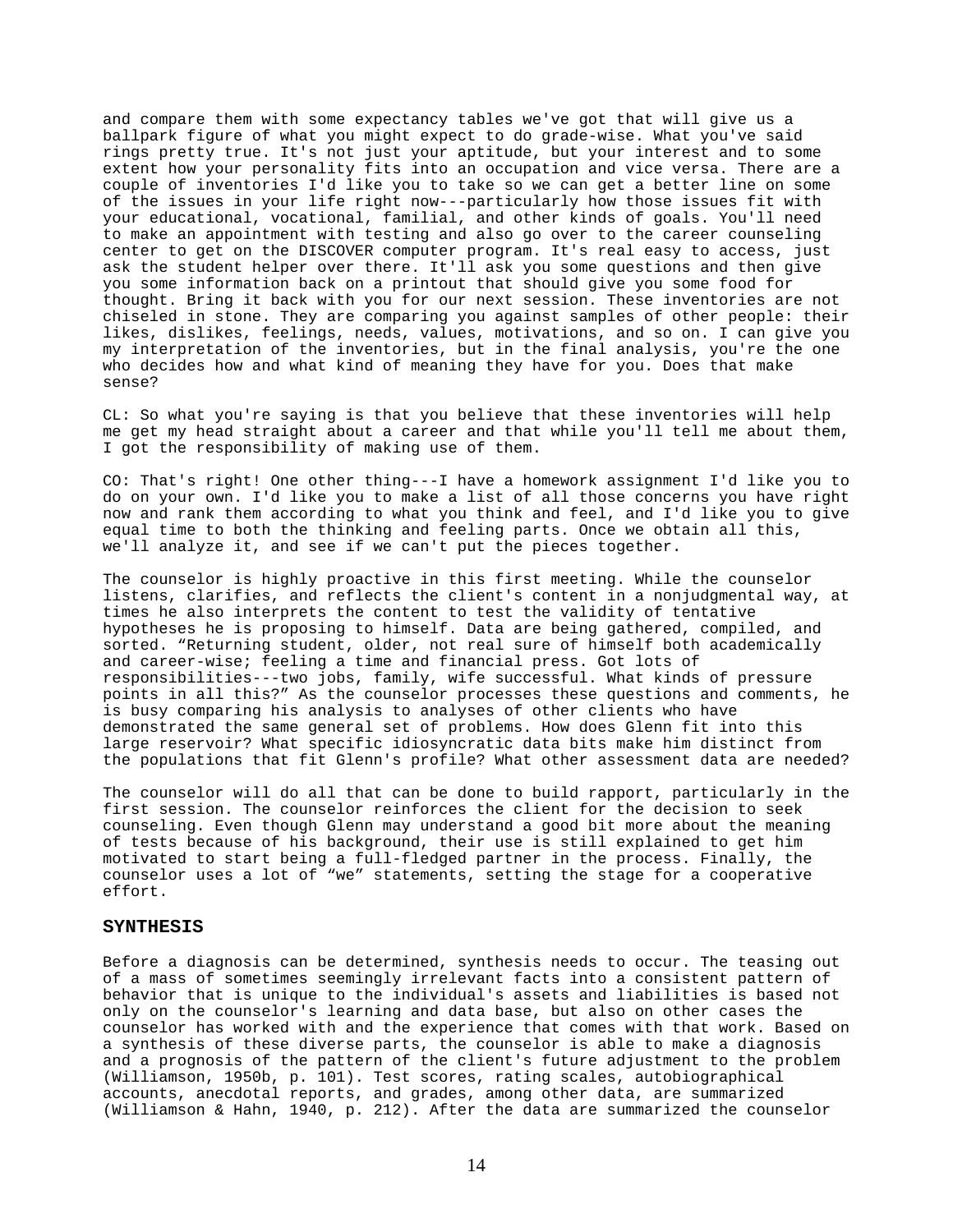explains to the client the "rules of evidence." That is, certain traits in combination with certain factors are admissible as rules of evidence (Williamson, 1950b, pp. 148--149).

In Glenn's case, the initial session indicates an interest in the field of counseling, although the client's interest is somewhat cloudy and ill-defined. The counselor first explores that professed interest more closely, not only by empirically looking at it, but also by trying to establish how the client's interest manifests itself with his desires and the reality of life. The second problem is to explore how his interests mesh with the aptitudes needed for the work he desires. Can he do it?

CO: Good to see you again, Glenn. I've sifted through those inventories you took last week and put what came out on those with your own thoughts and feelings and the other data like grades and scholastic aptitude. What I'd like to do is explain some of the findings and then put our heads together and see where that leads us.

CL: Super. Okay, let's get at it.

CO: You took the Strong Interest Inventory and you should remember the caution that this is no occupational crystal ball. Your interests are based on what you said you liked or disliked. From time to time this may change somewhat. Further, this inventory measures interests, not abilities, so it doesn't necessarily mean you'd succeed either academically or on the job. Do you understand this?

CL: What you're saying is that there might be some slip in this---like depending on how I felt, some of the scales might go up or down and even though I might be interested in it, I might or might not be able to cut it, like assessments.

CO: Assessment's giving you some trouble?

CL: Yeah, it's the math...the statistics...a real headache; haven't had any since freshman year in college.

CO: Uh-huh, that seems to fit from your grades and scores and that's a good example of what I'm talking about. It's one thing to be interested in counseling, but quite another when you're dealing with math, something you probably thought you wouldn't deal much with in counseling.

CL: Man, is that ever the truth. Don't know if I'd have gotten into it if I'd known about that assessment course.

CO: Okay. We can look at that more closely in a little while. Let's see what your SCII has to say.

The counselor explains Glenn's Strong occupational themes and scales. Glenn has high Realistic (R), Social (S), and Enterprising (E) themes. These themes seem to fit with occupations of police officers, counselors, and sales---occupations in which Glenn has either a stated or a manifest interest.

CL: I could guess that Realistic would be high and maybe the Enterprising,'cause I'm already into those things, but I gotta say I'm really amazed at that Social. I kinda felt like I had those interests but this makes me feel even more like that's what I ought to do.

The counselor then explains various combinations of occupational themes. For Glenn, his high theme combinations are RES and RSE---that is, combinations of Realistic, Enterprising, and Social---in that order.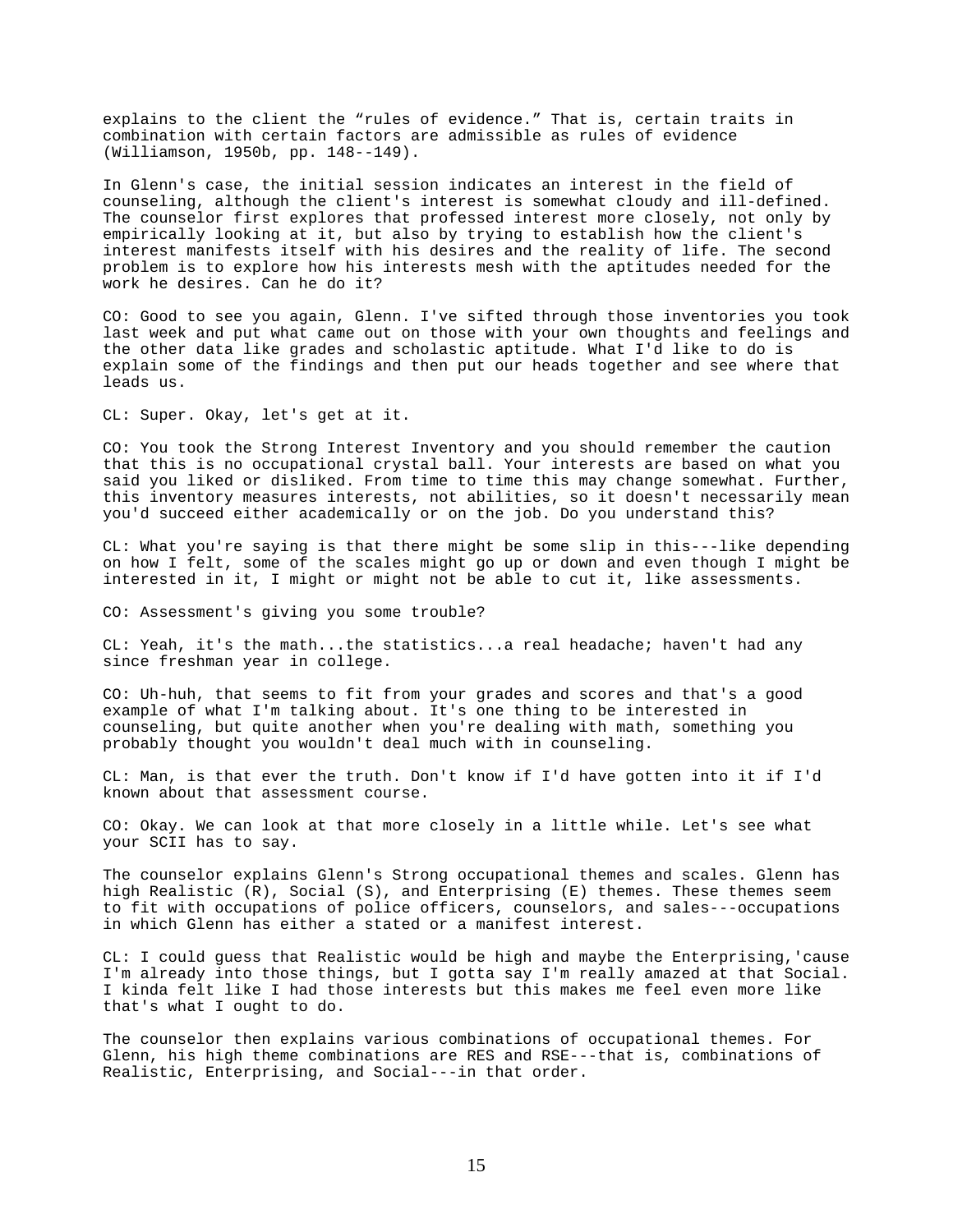CL: Yeah! That R for police officer fits. Not so high in realtor, E, and not so high in counselor, SE (frowns).

CO: What about your realty work? Is there anything you don't like about it?

CL: Well...the nit-pick stuff...the paperwork...although I'll do it for the money. I sure don't like it much. The people, the selling; that's all very exciting.

CO: There are a lot of things in counseling like that, excitement working with different people, different problems.

CL: Doesn't look I'm much cut out to be a counselor either. I can't figure that out. I really like working with kids.

CO: You'll note that this is based on high school counselors. That profile will be flavored with some or the other scales such as Conventional because they have to push a lot of paper too. While I'm a counselor, I don't have a Strong profile that looks like that either, and frankly I don't think I have the right stuff to be a high school counselor. What I'm saying is that there are a lot of different kinds of counselors and the personality and environmental fit may be different for them than that of a high school counselor, so don't take that as chiseled in concrete.

CL: (sighs) So I don't exactly look like a counselor...or at least a high school counselor. Well that makes the stuff I did on the computer make a little more sense. It sure didn't make much out of me being a counselor. Kinda depressing really. I don't like my job and now I'm not sure about what I'm gettin' into.

CO: I understand the frustration of feeling caught in the middle in something that means so much to you and the rest of your life. I wonder if you've talked to any counselors about what they do?

CL: Yes, and I can remember them saying there was a lot of paper shuffling, but I guess I forgot about that when they started talking about the other things. Those interests generally seem to fit, but it looks like I'm back to being a cop.

CO: What made you want to get out of it?

CL: I'm tired of hurting people, seeing people get hurt. I'm getting a hard shell and that bothers me. I like people and just don't want to have to come down on'em anymore. Plus, with a family and all, it's dangerous work...the wife's not handling it so well, open season on cops and all. Sometimes I get really depressed about it and my guts hurt. Although at times it's a real high, but it seems like those are getting fewer and farther between.

CO: So if you move over into counseling, you feel like those positive strokes will come a lot faster.

CL: I don't know about that. It's just that...the way I feel right now I don't know if I could help anyone.

CO: Let's take a look at the way you feel about yourself in general---what the California Psychological Inventory (CPI) has to say. What the CPI will do is give us another perspective---where you are right now in regard to a number of personality measures, how those particular measures may be reflective of strong points and problem areas you have at present.

The counselor interprets the CPI. It pictures Glenn as fully functioning and well within the normal range of adjusted individuals. A comprehensive profile of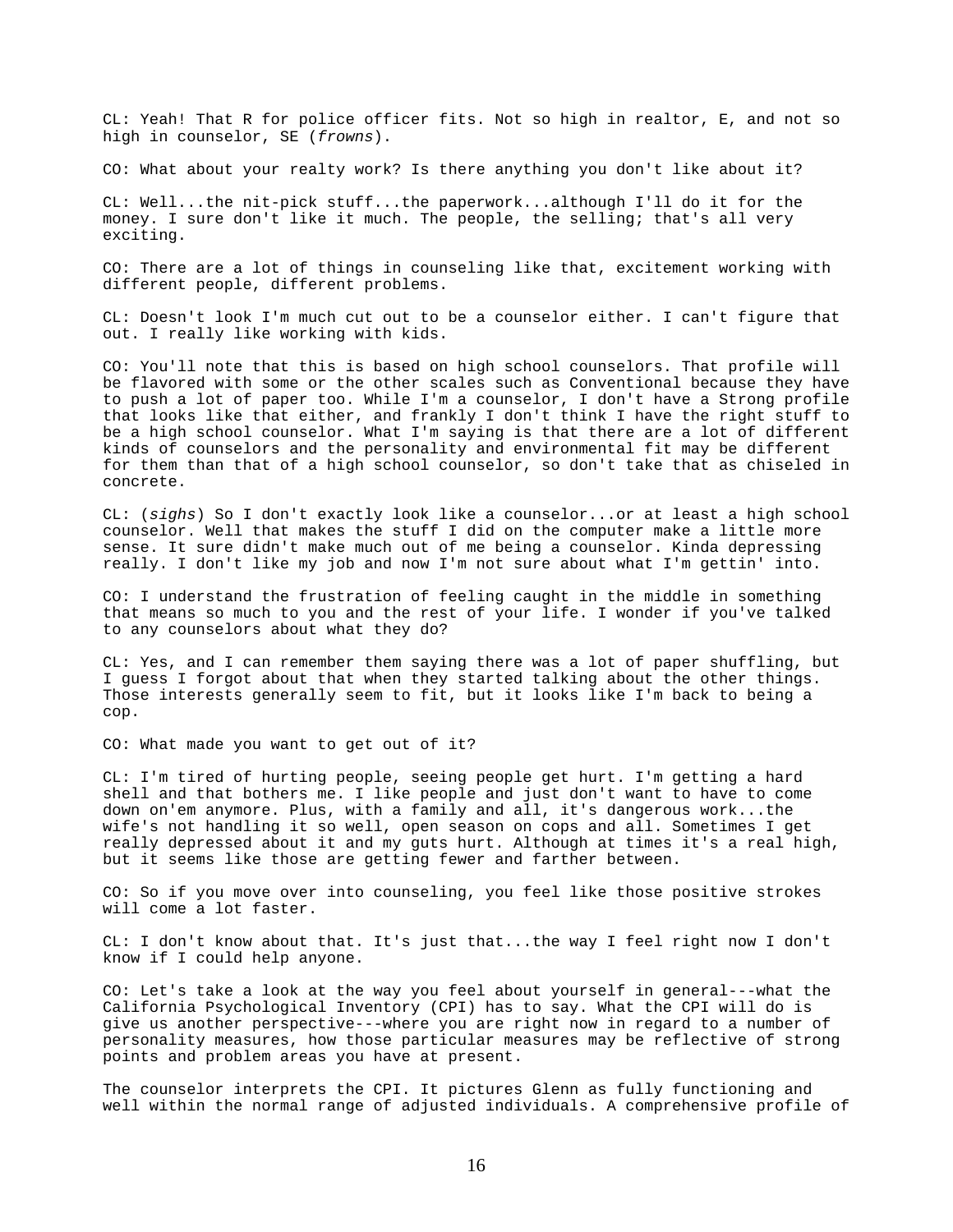Glenn indicates that he is ambitious, persistent, planful, enthusiastic, outgoing, and achievement-oriented. He is responsible, has a well-structured set of values, has good interpersonal relationships, and has insight, perceptiveness, and assertiveness balanced with sincerity and acceptance of others. He has weaknesses in self-acceptance, sense of personal well-being, and intellectual efficiency.

CL: I'd say that those scales are true. I have been pretty enthusiastic about life in general...but lately...I don't know. I've never felt guilty about anything. I mean I think things out, not rash, but if I ducked out on the assessment course I'd probably feel guilty and I sure as hell wouldn't be very accepting of me, but I sure don't want to come up a loser either. Damned if I do and damned if I don't.

CO: So really you'd feel pretty good and confident to handle about anything except for the assessment course.

CL: That's kinda the tip of the iceberg---it's the whole decision about the career field, but if I could handle that course it'd sure make me feel a whole lot better!

CO: Can those other strong characteristics you indicated be brought to bear on the problem?

CL: Most of the time for sure; it's just that I can't seem to get it together right now and it even spills over at home.

CO: I am wondering from these scores and what you said about your wife's fears, if some of the indecision about vocational choice isn't related to your deep feeling about being needed at home.

CL: (long silence) Well, you're right. On my list of priorities I put family way down, but I guess if I really admit it, I'm kinda paralyzed right now and a lot of it's got to do with LaQuita. She's so damn cool. Handled her master's...no sweat...working her job and raising the kids. I...I just don't feel like I can talk to her and I really feel guilty as hell about not being able to handle this, when she has.

CO: Makes you feel guilty and even a little angry that she could do all those things with seemingly no problem and you're questioning whether you can.

CL: Yeah, and the personality test confirms it.

CO: Hold it! You seem to have heard only part of what I said. Those belowaverage scales are well within normal range, and looking across the rest of the scales, I get the picture of a pretty well-integrated individual, saner than most, less neurotic than most, which is pretty good, looking at the heat you've been under---job, school, home. So look at both sides of the coin. Sure you've got some problems, but let's consider the strong points too.

The counselor reinforces Glenn's positive psychological traits as they relate to his numerous accomplishments. He also relates Glenn's feelings of intellectual inferiority to his Graduate Record Exam scores---high verbal and low quantitative---and undergraduate grades---high social science, low math and physical science.

CO: So I wonder how what I've said goes with what you might think?

CL: Frankly, I'm scared to death of assessments and research. I can picture two Cs or worse, and probably worse, and that gets all wrapped up in the way I'm feeling. (cracks knuckles) All the pressure I feel...couldn't face my wife if I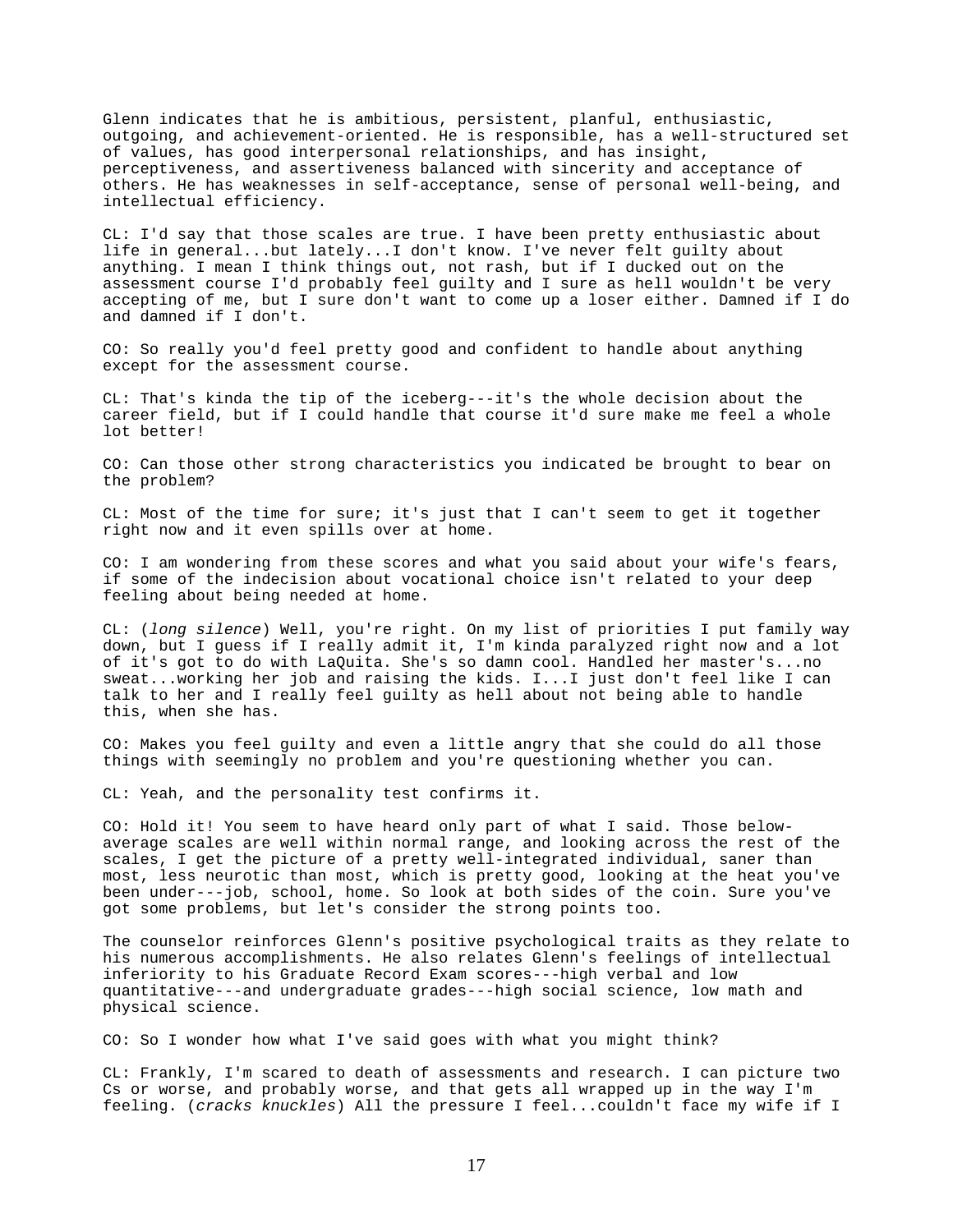flunked...myself either...just stuck. (lowers head) Looks like we're back to square one.

CO: Not necessarily. Recapping, what we've got are some data to back up those hunches and feelings I've had. We know that there are parts of counseling that you are interested in and seem to have the personality for. As far as scholastic aptitude is concerned, you seem to have more than enough ability verbally and your need to achieve is high, so there's both the ability and motivation to succeed. It's your math that is weak and has really gotten to the point where it goes beyond just class, and the fear of failure seems to be getting into lots of other parts of your life. That causes problems because you're doing so many things right now that it seems like if one aspect of your life gets out of kilter, it starts to snowball and affect everything else. How does all that seem to fit?

CL: Like a glove, really, but I sure don't know what to make or do with it.

CO: We've put a lot of pieces into the puzzle; let's stand back a bit and see where it leads us. I'd like you to take that problem list and reevaluate it for next time. Just pencil your prognosis alongside each problem and I'll be doing the same.

The counselor goes step by step through the various assessment devices with the client, looking at different combinations of the measures and how they seem to fit or not. A good deal of time may be taken in explaining to the client that one test does not constitute a diagnosis. The counselor makes it clear there is slippage in the scores, that they are not static. If scores are reported, we believe that the only acceptable ways are either by band scores, which show the amount of variation that surrounds the client's obtained score, or by stanines, which cover a broad enough range that scores do not become chiseled in stone.

The counselor is encouraging and motivating. The counselor reports weak areas honestly and objectively but does not dwell on them. If the client starts to brood or catastrophize, the counselor quickly apprises the client of this and accentuates the attributes in legitimate and reinforcing ways. After each piece of test information is given, an opportunity is given for the client to interpret the information. The counselor does not just wade relentlessly through test data. As thoughts and feelings surface from the client's self-analysis, the counselor reflects on these feelings and seeks to clarify them in response to the presenting problem. If more problems are uncovered, the counselor works through these with the client. What becomes known about the client's interests, achievements, aptitudes, and personality are put together in various combinations so that client and counselor try to puzzle out problems and their solutions. Once this has been done, counselor and client are ready to make a diagnosis and prognosis.

### **DIAGNOSIS**

Diagnosis is the cornerstone of the trait-factor approach. It is the differential classification of clients according to the distinguishing characteristics of their problems (Crites, 1976). Once these characteristics are identified, the counselor infers causes as they apply to the present problem and what the implications for future adjustment will be (Williamson, 1939, pp. 108-- 109). The proof of the diagnosis ties in the client's reaction to the counselor's logic and the tryout of a program of action based on a mutually agreed-on plan (Williamson, 1950b, p. 54). Diagnosis is a cooperative undertaking, with the client taking major responsibility for confirming or denying its validity (Williamson, 1950b, p. 180). Williamson (1939) felt that the complicated fabric that a client's life was woven from meant that a counselor could expect to diagnose more than one problem in the course of a usual case and that problems presented might well have cause-and-effect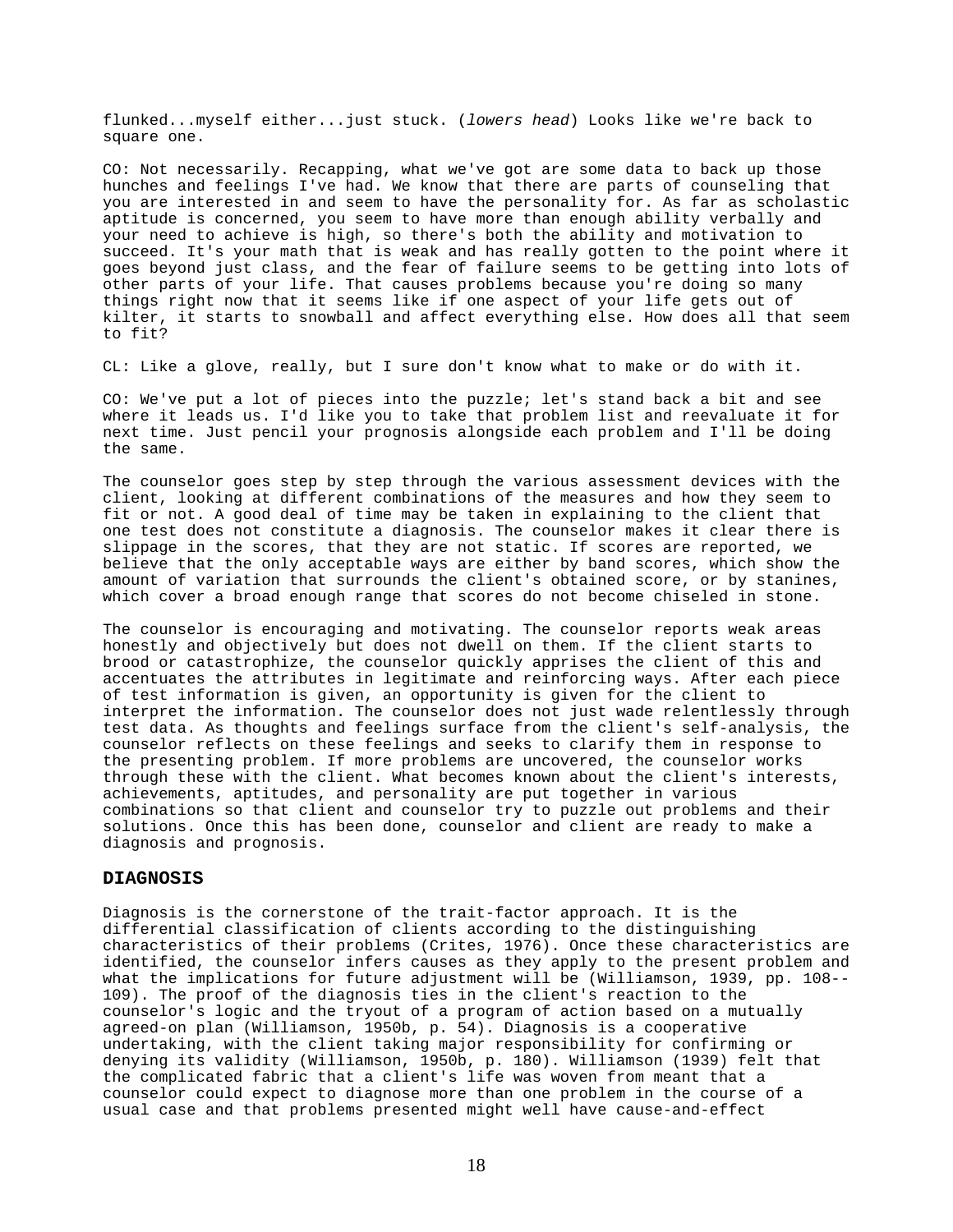relationships (p. 110). As we shall see in the case of Glenn, this is indeed true.

To this point the counselor has been analyzing and synthesizing data. Several clues and facts have been presented:

1. Family. Glenn feels some pressure from his wife, who seems to be progressing well in her job and is earning a good salary. Comparing himself with her and being found wanting may be part of the motivating factor in Glenn's career change. There are also guilt feelings about not spending enough time with his children.

2. Financial. Glenn is faced with the prospect of needing to maintain the salary he currently has. A career shift to counseling at the entry level would not let him maintain his current standard of living as he sees it.

3. Personal. Glenn has a need to act in humane ways to people. Although his job provides some opportunity to do this, more often he has to enforce rules of society that may not always meet this need. He is frustrated because of these conflicting demands. The Strong reflects to some degree his interest in police work, but also it is highly indicative of his interest in human service work. This is a dilemma.

4. Educational life. Compounding deficient scores on the quantitative portion of the GRE are low grades received throughout high school and college in mathematics and science. Glenn will probably have trouble with courses related to this, such as assessment, research, and statistics. This problem is even more severe in that Glenn has little extra time to study because of his job, family, community, and educational commitments.

The encapsulated diagnosis is that Glenn's entering problem of indecision about a tentative vocational choice has roots in other problems. He has become involved in so many activities that, cognitively, he can no longer prioritize the issues. His inability to do so is causing him affective reactions that will only serve to paralyze him further. However, rather than wallow any longer in this quagmire, Glenn is self-actualized enough to seek counseling and try to get back on track. His determination, zeal, energy, humanness, physical stamina, and love of his family are all positive attributes. All of the foregoing is reported to Glenn in a straightforward but empathic and caring manner by the counselor.

CO: So generally that's what I am going on. You're covering a lot of territory just now and I wonder if that isn't the general problem---at least for the stress you feel.

CL: Really I guess I...just...never...stopped....to think. It's like it's overwhelming...but yet I feel like all those are important commitments. What do you think?

CO: I think two things. I want to give you a tentative prognosis of where this might lead and some alternative prognoses if things are done a bit differently, but I want to emphasize "tentative." What I've got are some hunches. However, no two people are alike and what you do with these guesses is up to you. In the end you must choose. I'll help you look at all the ramifications of those choices but I won't make any judgments about your decisions. So I'd like to lay some of these out, then get your feelings about them, and then see if we couldn't come up with a game plan.

### **PROGNOSIS**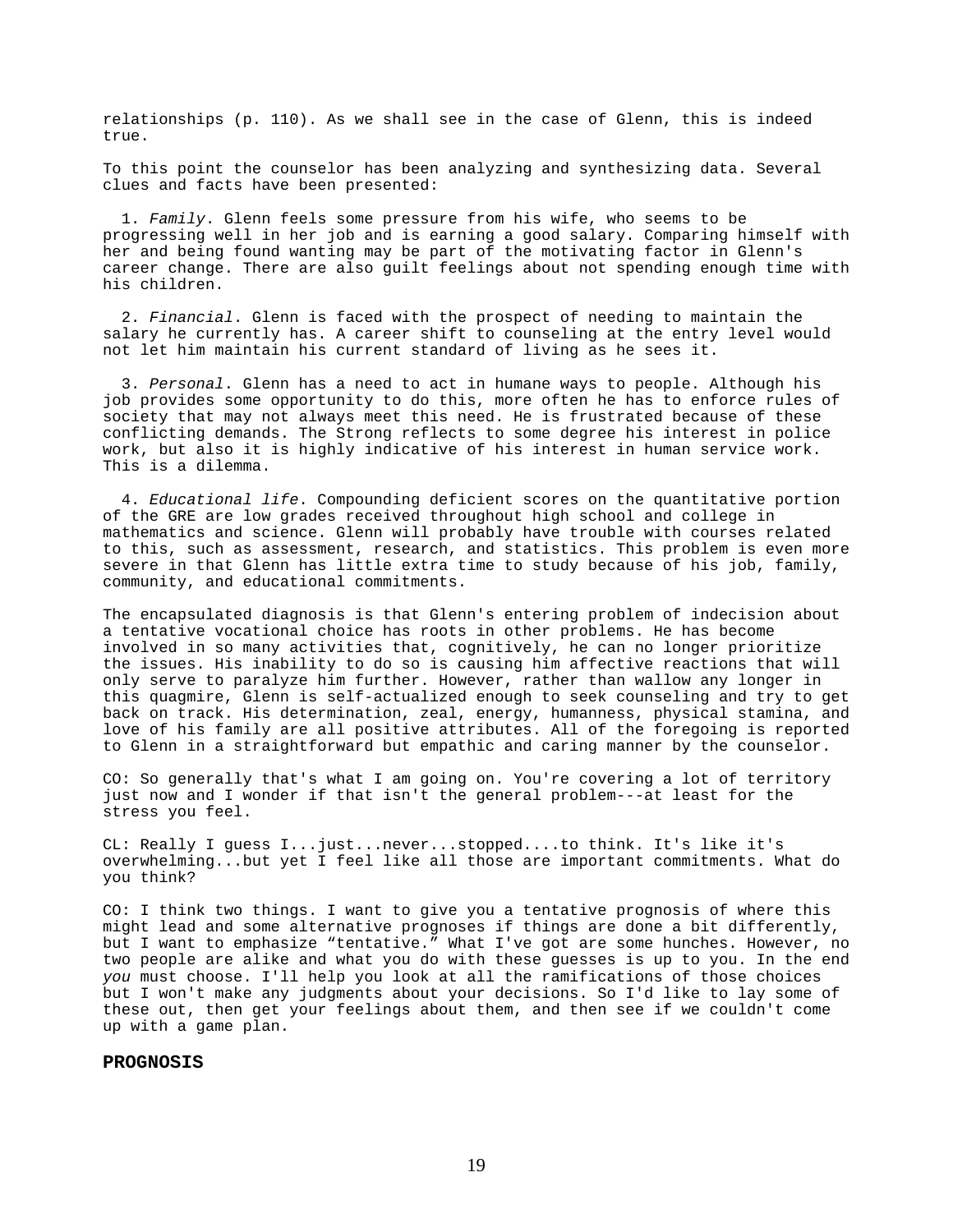A prognosis projects the present situation into the future, arriving at a judgment of the probable outcome of the problem (Williamson, 1939, p. 116). The counselor's chief purpose is to see that the client moves in a positive direction toward an achievable goal. Therefore, the counselor carefully explains not only the diagnosis but also the prognosis so that the client is completely apprised of the facts and will have an adequate basis for choosing a goal (Williamson, 1939, pp. 112--115). The counselor must pose numerous subvocal questions as the data are culled. "If this, then what?" "If not this, then what?" Possible outcomes are written in specific and detailed form to be used as reference notes (Williamson, 1939, p. 116).

The general prognosis for Glenn is that if he continues operating under the stressful conditions that pervade his environment, something's going to give. Failing graduate school, job dissatisfaction, marital problems, and concomitant loss of self-esteem, depression, and psychosomatic illness are all high potential outcomes. Many of these signs are already present. There are too many stresses and not enough time or energy available to deal with them. There are, however, alternative positive prognoses:

1. If the job stress Glenn is experiencing can be reduced so that his human relations skills can be used, some form of police work might be acceptable. That way no financial loss would be suffered. What about community relations officer or hostage negotiator?

2. If he can sit down with his wife and talk about the stress he is under, he can reestablish an important support system as he strives to accomplish his goals. Can he do this himself, or does he need professional help? The suggestion should be raised that he consider meeting with the center's marriage counselor, Dr. Roberts.

3. The graduate problem is too much right now, given Glenn's deficits in mathematics. Chances are slim to none that he will pass assessment, research, or statistics. He might consider dropping assessment and going to the Educational Support Program for remedial help in mathematics. Once he is up to standards, he could reenter the graduate program.

4. While Glenn has previously made money and enjoyed real estate work, it is another stress. Given the present lack of financial incentive, would he consider getting out of it for a while?

5. The refereeing and coaching seem to be a source of avocational enjoyment to Glenn, but do they provide enough stress reduction to compensate for the fact that they require a lot of time?

These are questions the counselor has generated in his own mind and now carefully and fully goes over with Glenn.

CL: Well, I can see you've honed it down. The community relations job seems kinda bland. I think that the hostage negotiation job might be up my alley. I really don't think I'd mind the stress with that negotiation job; it's like you're really in there doing something worthwhile. Saving lives and using counseling skills.

CO: How can you find out about that?

CL: I can go to the captain and pick up an application tomorrow. Talk to him about it...see what he thinks.

CO: Sounds good. What about your wife?

CL: That I don't know about. I mean whether she'd go for it.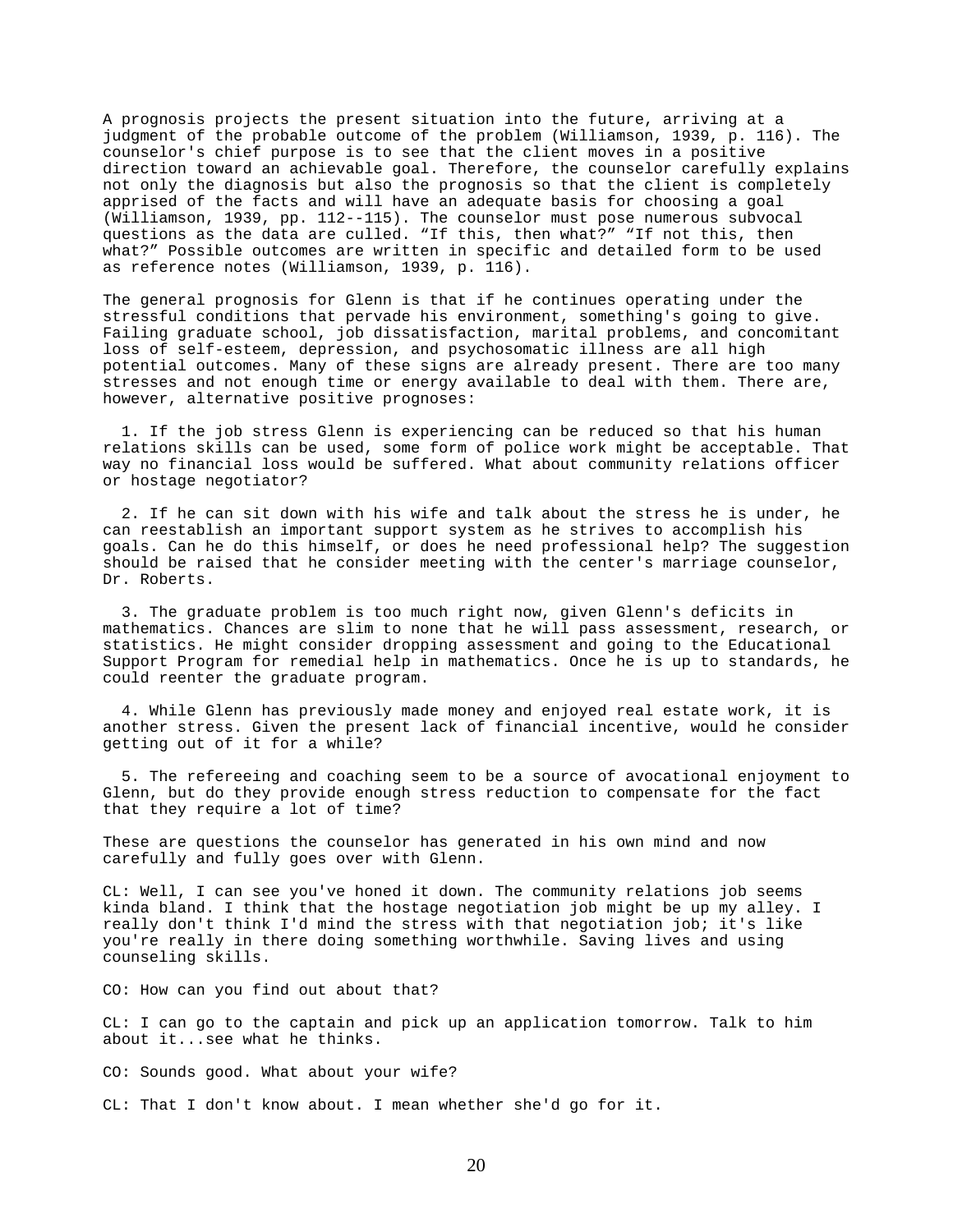CO: How about you?

CL: Well, I'm a little uptight about it. Couldn't you do it? I don't know Dr. Roberts.

CO: Well...I feel Dr. Roberts would be better; that's not my specialty and she is a clinical member of the American Association of Marriage and Family Therapists. She's quite competent. Perhaps I could arrange an initial appointment for her to talk to you---kinda get the feel of it.

CL: Yes, I'd appreciate that. I'd like to know a little more about what would go on.

CO: Okay. I'll make the phone call today. What do you think of the Educational Support Program for your math problems?

CL: I don't know. I really hate to give up on something I start. I'm a little embarrassed about going in there.

CO: I can understand that, but I would want you to know from your test results that the expectancy of making a B or better in assessments is about one in ten at this point. However, ESP has helped people increase their math ability.

CL: I know it's probably the smart thing to do, but it really is tough to think of giving up on something.

CO: Why not check with your professor and see what he thinks?

CL: I'm a little scared about that, but that's about the only way to find out how I'm doing. Okay! I'll do it!

CO: When?

CL: I can see him before class this Thursday.

CO: Good. What about real estate?

CL: I haven't made any money, what with school and all...can't spare the time. I could retire my license and activate it again when things get better.

CO: Plus when you get this schoolwork under your belt, it ought to give you some good communication skills in sales...at least that's what others who've got their degree in counseling say who are in real estate.

CL: I really feel better. Like I've got my priorities straightened out. That indecision was driving me crazy.

CO: We've covered a lot of ground today. I wonder if you could go back over what we've done and recap it so we're real clear as to what you'll do.

While the counselor listens closely to Glenn's concerns and is empathic with his needs, he also draws on a vast knowledge base and expertise in proposing what he thinks are the best bets and outcomes. These hypotheses are not forced on the client, but are reported. Together the client and the counselor decide what course of action to take: the counselor from the point of view of his analysis and synthesis of the data presented; the client from his perception of how these data fit his own analysis of the situation.

The counselor is not just concerned with the vocational problem initially presented---having broadened the scope of the client's presenting problem into a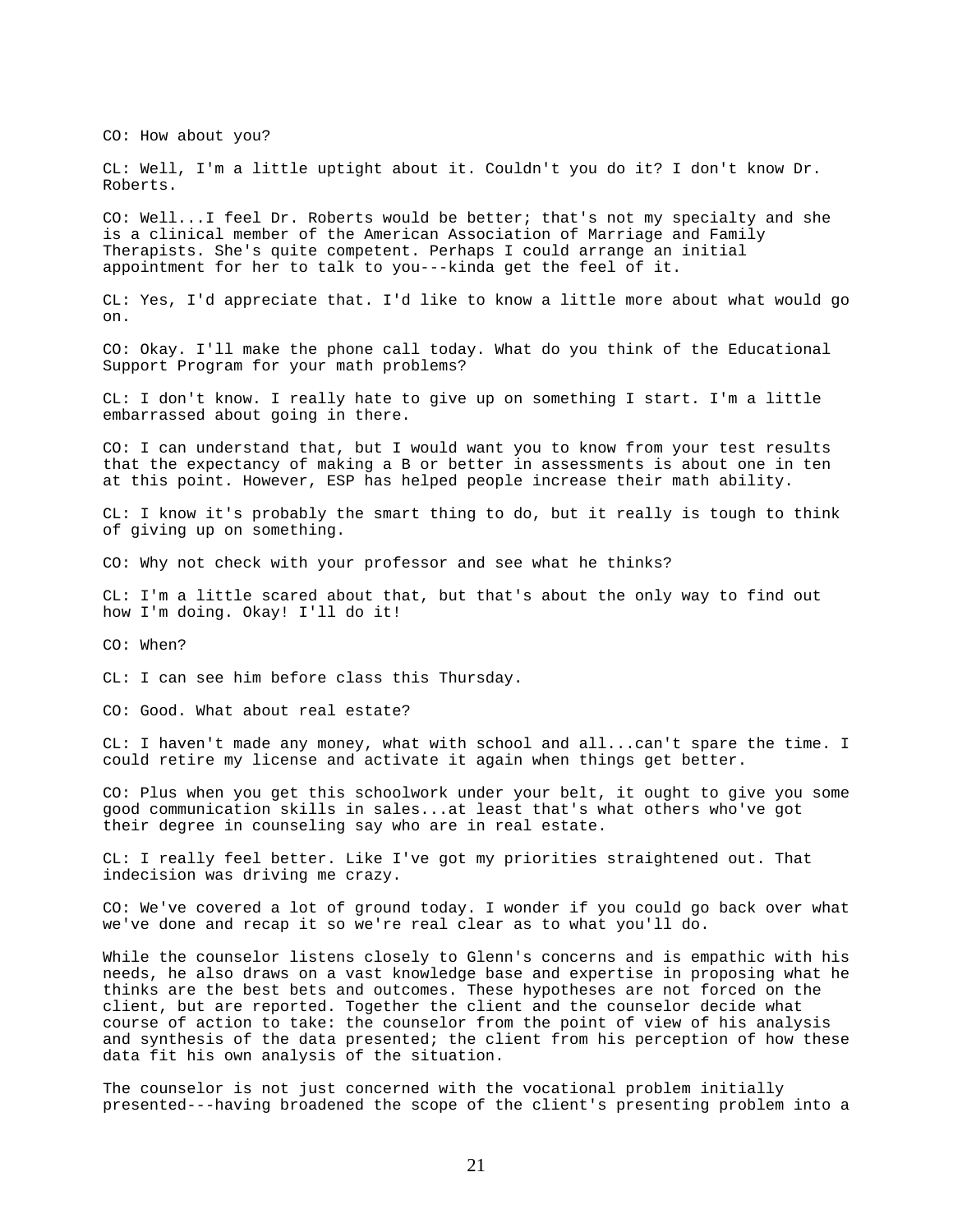number of aspects of his life. Where the counselor has information, knowledge, and skill, he is not reticent about acting on the information obtained and imparting his own hunches. Where he feels that others with more expertise would be better at solving particular problems, he does not hesitate to refer the client, as in the case of the marriage counselor. The counselor drives toward commitment. The client is asked "when," "where," "what," "who," and "how." Clear game plans are developed for the agreed-on goals. Finally, the client is asked to recapitulate what has gone on in the session. By doing so the client reaffirms what will be done outside the session and the counselor is assured that the game plan is clear and the client is committed to it.

#### **FOLLOW--UP**

Follow-up continues as long as additional assistance is needed with the client's entering problems (Williamson & Hahn, 1940, p. 214). It has the further advantage of helping uncover and deal with any new problems that may arise as the client attempts to resolve his or her original concerns. From the counselor's point of view it also helps to determine how effective counseling has been and, if ineffective, to formulate new hypotheses and solutions with the client (Williamson, 1950b, p. 101). The following encapsulated dialogue summarizes the case of Glenn.

CL: I checked that marriage counselor out and we've got an appointment next week. I was really sweating telling my wife, but when I mustered up the courage and we talked it over, she seemed pretty pleased. We're really starting to talk about some stuff that had just built up over a long time.

CO: Sounds like some positive things are starting to happen.

CL: Yes, and I talked to LaQuita about what I was gonna do with the work---I mean the hostage negotiation team. LaQuita thinks it'd be a good deal and I feel a lot better with her behind me. The captain also told me he thought I'd do well...the way I've handled domestic disputes when I was a patrol officer and with a master's in counseling, that'd put me high on the list of candidates. So now I've gotta get that degree.

CO: So the talk with your wife and the captain really has encouraged you to go for that job. But you're going to need the degree to have a really good chance at it. I'm interested as to what you found out from your professor.

CL: Well, I did that too, you know, and he was kinda surprised. Said I'd been doing real well in class participation. It was really hard to tell him that I really didn't know the math well. So he encouraged me to go to ESP, even said he'd send up a summary of math concepts I needed to know.

CO: I'm glad to hear you've taken those gutsy steps. I still have a question of spreading yourself too thin and getting back into those old binds.

CL: Yeah. I know. Even though the broker tried to talk me out of it, I told her I needed to retire my license. So that's already done and instead of running an open house last Sunday, I packed the kids up and we went to the state park and I got my studying done Sunday evening.

CO: Fantastic! You've really gotten hard-nosed about reordering priorities and rearranging your time.

CL: You know, I do feel better. I mean even though I'm still doing a lot, it doesn't seem all messed up anymore. I gotta tell you, though, I don't believe I can give up the refereeing. I like the travel to different schools, seeing old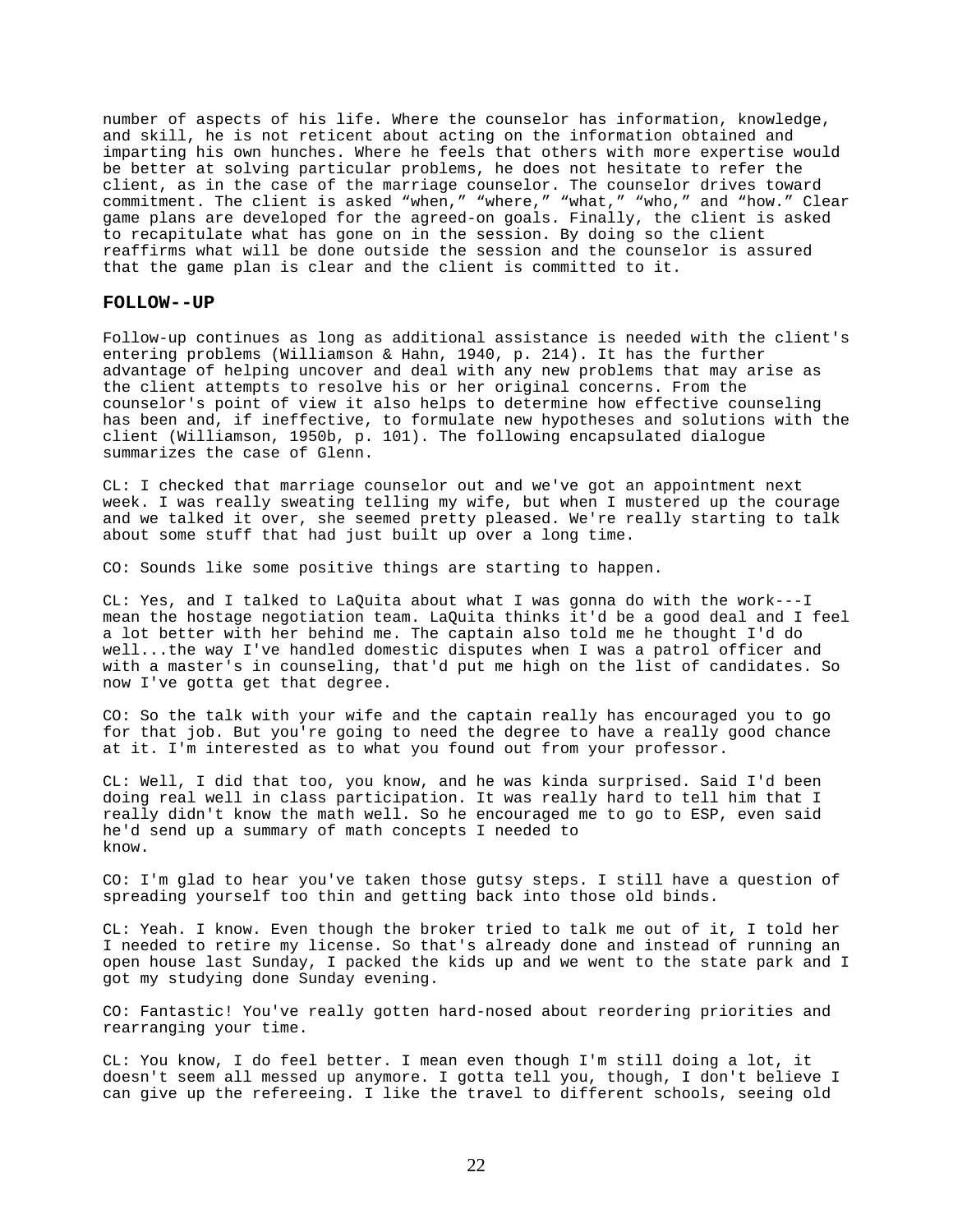friends, talking. I really do need that, although I was feeling a little guilty about what you'd think.

CO: I guess I'm most concerned about what will do the best for you and allow you to reach your goals. It's your life and you're the one who leads it.

CL: That's right, and I feel like the refereeing is such a small part in time but so big as far as my personal satisfaction---I still want to keep it up.

CO: Okay. Is there anything else?

CL: Not really. Not that I can think of. I'd kinda like to check back from time to time. Kinda, you know, keep on track.

CO: Okay. How about a month from now, and we can keep it on that basis. Checking back in to see how your goals are coming.

Although closure is gained in this session, the client is still given the opportunity to seek assistance. It is up to the client to decide what is best for himself after listening to the counselor's input. Thus, when the counselor tentatively questions Glenn about still having too many stresses in his life, and Glenn responds by stating the rational reasons for those things, the counselor accepts those decisions. The refereeing is an excellent example of an activity that the counselor might not personally care for and thinks would be an additional stress for Glenn. Glenn has prioritized his problems, made decisions about how to attack them, and initiated a plan of action. It would appear that Glenn is on the track to becoming his own counselor again.

A final point should be made about why we chose Glenn as a representative subject for the trait-factor approach. Glenn represents the kind of student we encounter in urban college settings more and more. He is older, already established in a job and family. Yet in a very real sense he is still developing in all facets of his life. His multiple problems are rather typical of a midlife, returning student who has begun to question what is really important and what the rest of life will be. His time is limited and he is forthright in seeking assistance so that he can get on with his life. He may feel some trepidation and embarrassment about seeking help, but the need he feels about moving forward and his own experiential background outweigh his reticence. The differential emphasis of the trait-factor approach provides him with needed information that he can fit into his own scheme of things and help him get on with his life.

### Contributions of the Trait-Factor Approach

The trait-factor is an approach for individuals experiencing everyday adjustment problems---particularly in regard to education and vocation. It does this efficiently and expeditiously and, as far as sheer number of clients, few other approaches can match it. In times of crisis such as war and depression, it has been the approach of choice. Because of its strong emphasis on actuarial assessment techniques it has spurred the growth of the testing movement in the United States. The consequences can be seen in business and industry, schools, the armed services, and anywhere else that selection and placement of people is undertaken.

Another strength of the approach, and one most neophyte counselors would do well to consider, is the team approach and referral to other specialists (Williamson & Hahn, 1940). No one person has all the answers. Other professionals lend alternative views that provide a more comprehensive picture of problems. Few theories advocate referral to other specialists. In its pragmatic fashion, the trait-factor approach does.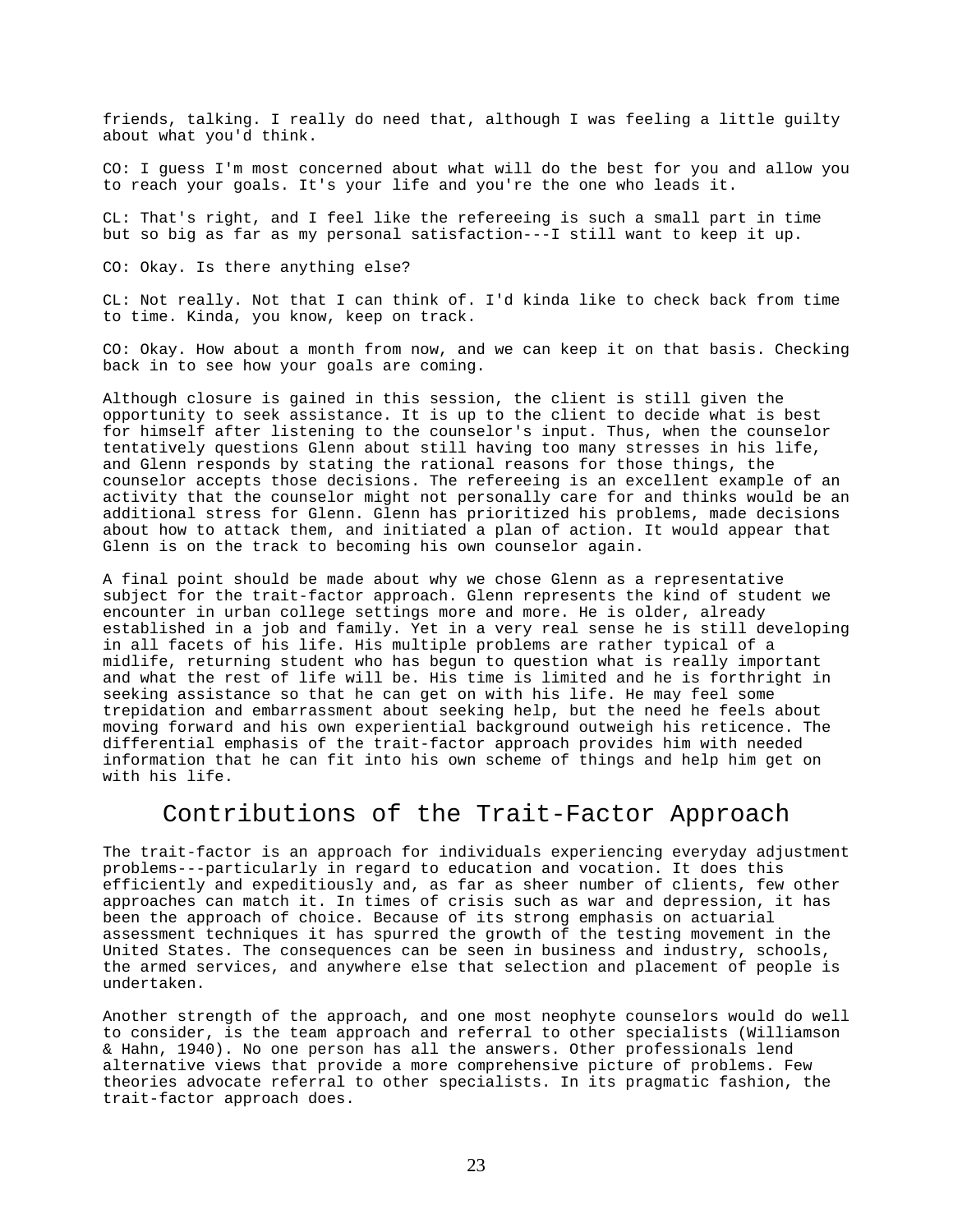Trait-factorists have been criticized for their "three interviews and a cloud of dust" format. Yet it seems realistic to suppose that many clients may only want information in as quick and efficient a manner as possible and then, of their own volition and through no dissatisfaction with counseling, make their own "cloud of dust" as they take responsibility for their decisions.

With increased pressure from insurance companies to move people with psychological and physical disabilities back into functional living, forms of therapy that provide pertinent and timely information and that are highly goalfocused with clear treatment plans to accomplish those goals will garner much attention and third-party payments. Trait-factor approaches fill that bill admirably.

While much time, training, and attention in the professional literature have been given to all of the psychopathologies that assail us, the trait-factor/P x E approach is mainly practiced on people who are reasonably healthy and are experiencing everyday, typical, developmental problems. Its emphasis on rational decision making and information dissemination practiced in a methodical way holds little of the appeal of dynamic interpretation or other, more intense, emotive techniques. There have been many apologists for this directive stance, but the fact is that if therapists really do have expertise in their field, then they have information that clients need, and they need to convey that information in as efficient and clear a manner as possible. In short, at times therapists need to teach people how to do things both to remediate problems and to prevent them. From that standpoint it is one of the few theories of counseling that takes an active and preventive therapeutic stance.

Trait-factor counseling has been somewhat negatively tied to career counseling and has somehow been seen as less sophisticated and worthy than other theories that deal with more "personal" problems. The fact is that we pretty much define ourselves by what we do and where we work. As it affects individuals and society, there is probably no other area of counseling that is so critical to the general well-being than career counseling.

Our society is changing from an industrial to an information-processing base, and the trait-factor approach is ideally suited to the computer and other electronic technology. "High-tech" counseling, in which a computer or other electronic medium is central to the accomplishment of client objectives, and "high-touch" counseling, in which the mode of delivery is by empathic, interpersonal interaction by a skilled professional, are not oppositional (Harris-Bowlsbey, 1984). Both in counseling and in counselor education, preliminary data indicate that clients and trainees adapt quickly to technology and feel that electronic counseling and training are helpful (Garis, 1983; Halpain, Dixon, & Glover, 1987).

With the advent of cost-effective computerized assessment, information, and simulation programs, large numbers of clients can be served with a reasonable degree of reliability and validity (Biggs & Keller, 1982; Dawes & Corrigan, 1974; Goldberg, 1970; Pressman, 1984; Sampson & Krumboltz, 1991). Whether we recognize it, believe it, or even want it, the trait-factor system coupled with high-tech counseling represents the wave of the future---and that future is not very far away.

## Shortcomings of the Trait-Factor Approach

The severest critics of the trait-factor approach have found fault with the premise that values can be taught (Arbuckle, 1967). The problems in such a value-laden approach are twofold. The first problem is the assumption that the counseling process is always rational and that the client "can see the light" if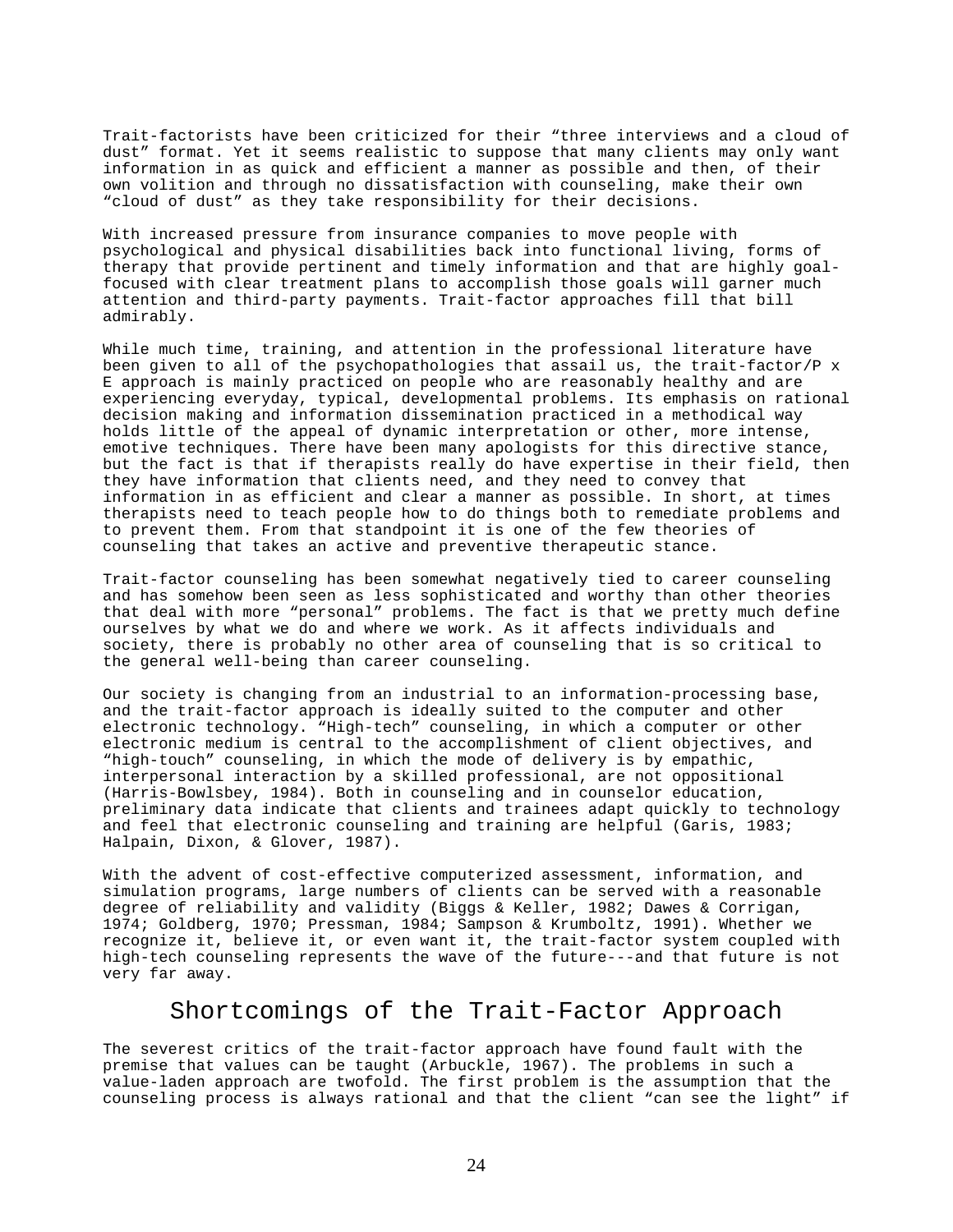the facts and consequences are marshaled against the client's irrational thinking. It is our experience that clients are not often inclined to buy into anything approaching rationality---particularly in crisis situations. Generally, it takes a good deal of time and effort, plus a cooling-off period, before a client who feels grievously wronged by significant others, an institution, or society can perceive the situation in ways that resemble rationality and objectivity.

A correlative problem occurs with the use of an external system to lead the client to the right, correct, and proper values. While many counselors are employed by institutions where trait-factor approaches are used, we are not sure how far one goes in imposing institutional values on the client. We believe that in many cases the counselor acts as ombudsman when individual and institutional values conflict. However, to act solely in the interests of the institution seems to deny the very essence of counseling. The trait-factor approach never seems to resolve this dilemma clearly.

We have not reached the ideal state in assessment, where perfectly reliable and valid instruments are available---although many counselors seem to believe in the infallibility of the instruments they use. One need examine only a few caustic test reviews in The Twelfth Mental Measurements Yearbook (Conoley & Impara, 1995) to see that this is far from true. Even in the well-researched area of occupational interests, there is poor predictive validity. When trying to predict job satisfaction, the degree of congruence between interests and occupations accounts for less than 10 percent of the variation in job satisfaction (Rounds, 1988), which is a pitiful showing in the world of statistics.

In the trait-factor approach a great deal of reliance is placed on the counselor's expertise. We would first question what this expertise would entail. Does everyone who would counsel need to have a Ph.D. with a concentration in assessment procedures? If that were the case, there would be few counselors in schools, employment bureaus, and rehabilitation clinics. If such expertise is not necessary, can counselors then be labeled as experts? How much trust, given what is known about test validity and counselor diagnostic reliability, should we have? How valid is the information the counselor disperses? What price might the consumer of such counseling services ultimately pay?

Many clients come to counseling because they cannot take responsibility for themselves and will do everything in their power to invest responsibility for their actions or inactions with the counselor. It appears to us that a format that is directive or teaching in nature runs the great risk of assuming responsibility for the client. Experience has shown us that dependent clients are all too willing to let this happen.

As the approach has evolved, more emphasis has been given to the affective components of counseling. Yet little is said about this in the counseling process. Arbuckle has been particularly severe in seeing adherents of this approach as lacking the intimate involvement necessary for counseling. Rather than being called counselors, Arbuckle maintains, some persons should be designated sensitive occupational teachers (Arbuckle, 1967, pp. 138--139).

Computer systems offer much not only in assessment and informational programs, but also in other psychoeducational and interactive computer counseling programs. However, as with commercial tests, therapists need to know which are reliable and valid (Farrell, 1991). As of yet there is not a comprehensive theory of how computer-assisted diagnosis should exist (Jager, 1991). Currently there is no designated venue in which computer-assisted counseling programs are subjected to the same scrutiny as tests (Andrews & Wittchen, 1995). As a result, therapists are pretty much left to their own devices or word of mouth to figure out which programs are reliable and valid.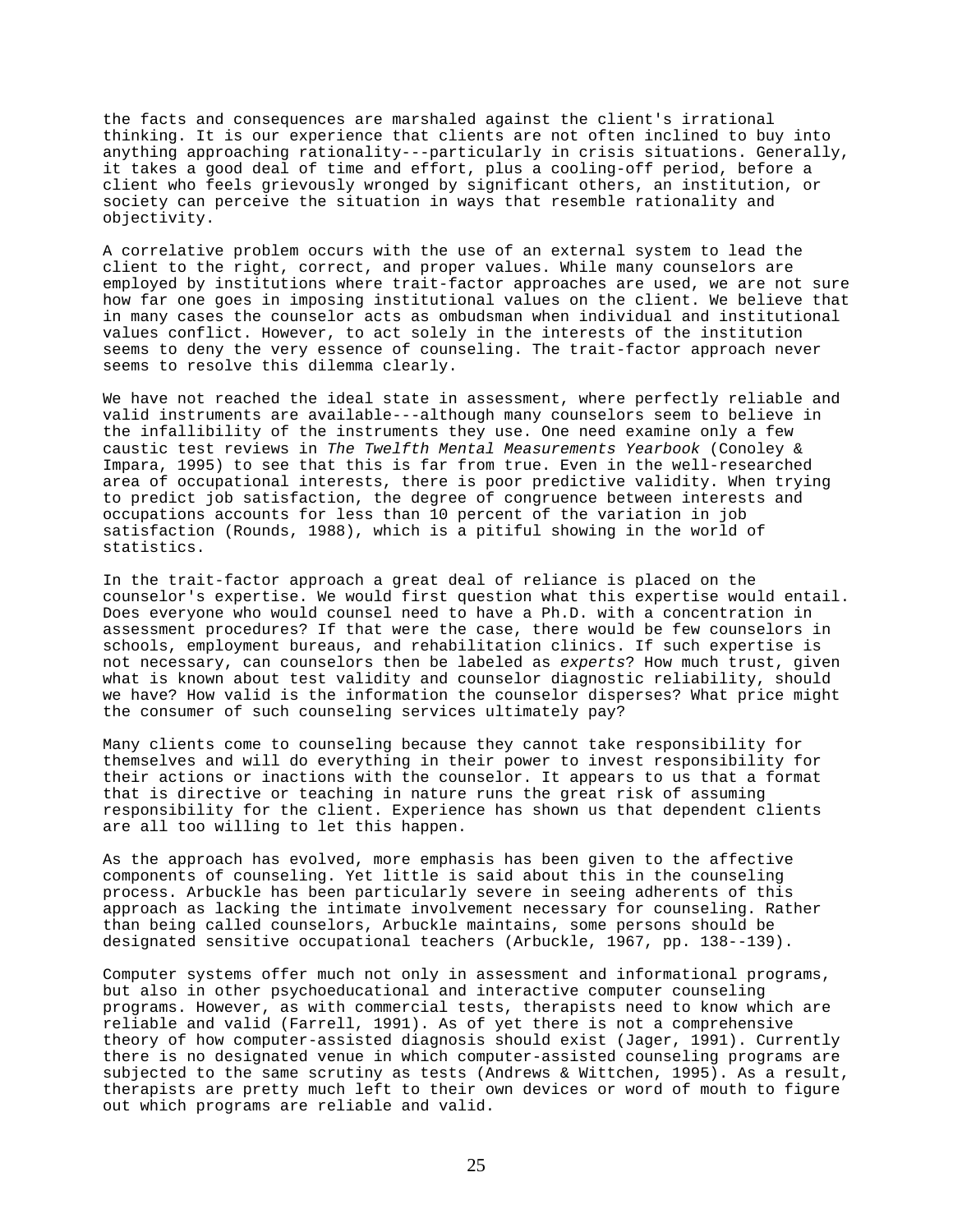Dramatic strides are being made in computer-assisted guidance, counseling, and assessment. The problem is that many practitioners make limited use of computers because they lack computer literacy, are not sure how to use the expert systems, and are unclear what programs are available to them or under what conditions they could be used (Farrell, 1991; Hinkle, 1992; Sampson & Krumboltz, 1991).

### Trait-Factor Counseling with Diverse Populations

Because the emphasis is more on choice rather than on change, trait-factor is a nonthreatening approach to counseling (Peterson, Sampson, & Reardon, 1991, p. 55). Therefore, the therapeutic relationship may not hold as much importance as in other modes of counseling because the counselor has minimal chance of becoming too emotionally involved with the client. Although trait-factor does not denigrate counselor-client relationships or affective components of the client's experiencing, it also does not emphasize them. Cultures that place a premium on shielding emotions from public view will find a great deal of utility in the approach. The emphasis on teaching and learning tends to make traitfactor a nonthreatening approach that does not stigmatize clients as having "mental" problems. Because of its time-limited and clear-cut goals, trait-factor has intrinsic appeal to clients who are not used to long, drawn-out activities that have no short-term reinforcement or immediately discernible outcomes.

Trait-factor's strong actuarial and assessment basis may be a bane to some clients and a boon to others. A great deal of research has been conducted on the detrimental effects of culture, race, and ethnic bias in standardized, normreferenced tests. Clearly caution should be used in interpreting any normreferenced test to minority populations. Counseling with culturally different clients should be conducted with a great deal of awareness of on whom test scores have been normed. In particular, gender bias in interest inventories has caused much job stereotyping and educational channeling of males and females. The same is true of achievement, aptitude, and other mental abilities tests when used with minorities and other unacculturated people. Counselors who practice the trait-factor approach must be highly sensitive to both overt and hidden bias in the tests they use. Thus, they must temper normative results with an idiosyncratic analysis of each client. This differentialist, individual view is at the heart of the approach and no capable trait-factor counselor would base decision making on normative tests by themselves (Rounds & Tracey, 1990; Williamson, 1939; 1950a; Williamson & Biggs, 1979).

However, if local norms have been generated and solid, predictive validity developed for such criteria as academic and vocational success, it has been our experience that most clients, particularly parents of minority school children, appreciate the conveyance of straightforward, concrete, and understandable information about achievement and aptitude tests. When such test data are tied with specific information on what clients need to do to excel, test interpretation may serve as a great motivator or, conversely, serve to temper unrealistic expectations.

Although the kindly but paternalistic counselor that Williamson espoused is clearly part of the past (Chartrand, 1991), many minorities, particularly those who value learning, look to school counselors as experts who can provide them with guidance in areas with which they or their parents have little familiarity. However, care must be taken with students who come from cultures that have ironclad parental authority. Counselors do not want to become allied so much with parents that the students are excluded and have little to say about their futures. Further, if the counselor has not built trust with the client, this very directive approach may be seen as patronizing or even dictatorial by some minorities who may perceive such attempts to deliver information as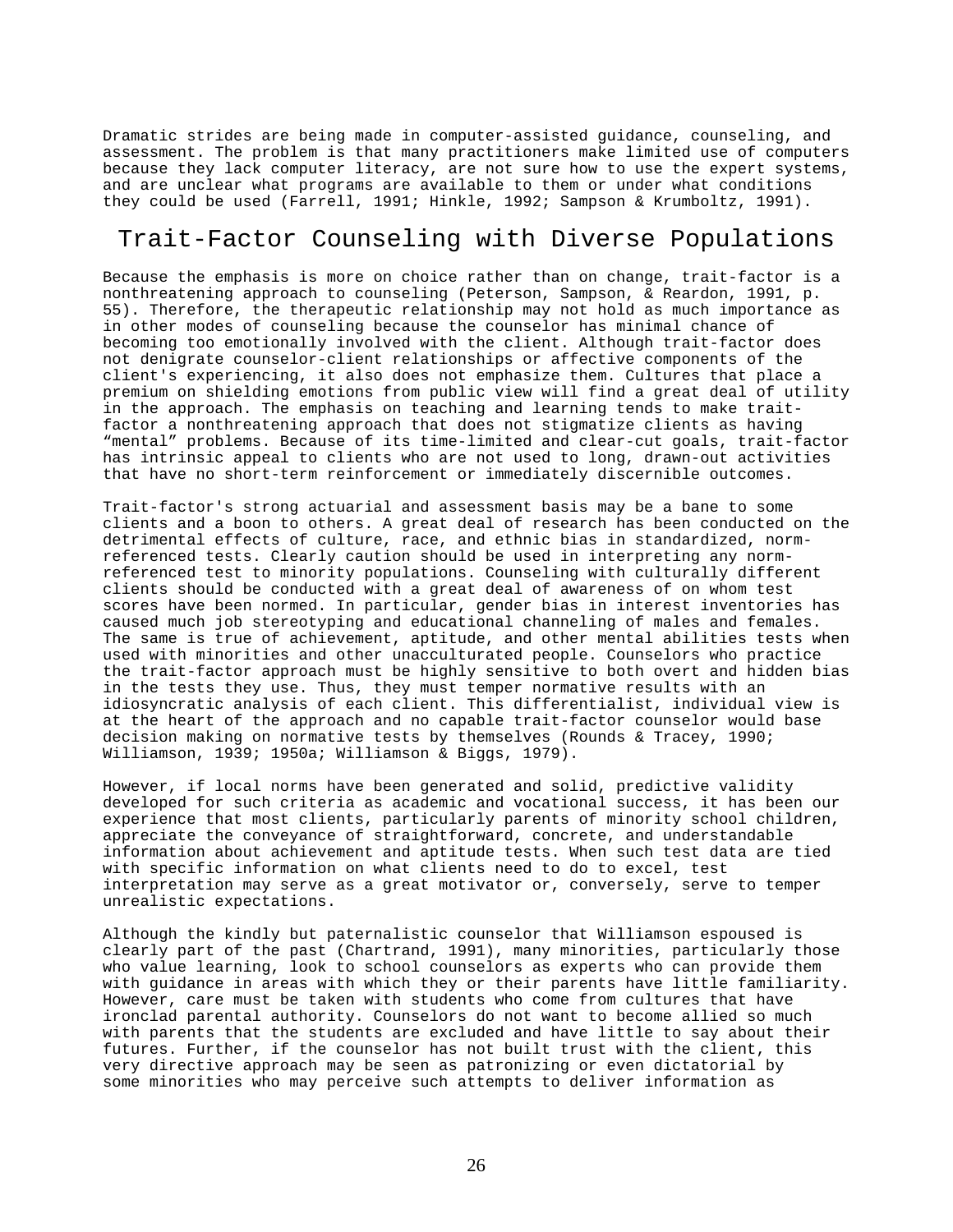"preachy putdowns." Then, no matter how valid the counselor's information or strategy, it will generally fall on deaf ears and the counselor will be perceived as another barrier placed in the minority client's way.

For the physically and mentally disabled, the trait-factor reliance on assessment, diagnosis, and prognosis provides meaningful data to apprise such clients and their support systems in realistic terms of their abilities, options, and limitations. The trait-factor approach, which matches a person's traits and abilities with job requirements, and the P x E fit approach, which considers the dynamic nature of person and environment interactions, is at the heart of rehabilitation counseling (Kosciulek, 1993). Rehabilitation counselors have a long history of using the treatment paradigm of the trait factor approach to provide assessment, diagnosis, intervention, and follow-up to their clients. In that regard there is probably no more successful group of therapists.

Computer-assisted guidance systems, as an adjunct to trait-factor therapy, hold much promise in regard to achieving a bias-free therapeutic role with diverse populations. The computer is an infinitely reinforcing machine that is nonbiased (or at least as bias-free as the programming is) in its response sets and is also free of language and dialect barriers. It is infinitely patient and doesn't get frustrated by abortive attempts of clients to learn new behaviors and concepts. With the growing body of interactive video disk technology, ethnicity can easily be matched between counselor and client so that clients can't say the counselor doesn't understand what's going on because of race, gender, sexual orientation, age, nationality, or ethnic differences. The computer and video simulations are completely familiar and nonthreatening to most young people. No matter what their cultural or ethnic background, this electronic common denominator is the preferred choice of interaction for young people (Sampson & Krumboltz, 1991).

### Summary

The trait-factor approach has developed from a marriage of differential psychology's research and theories to Parson's vocational guidance concepts. The approach was born at the Minnesota Employment Stabilization Research Institute and the University of Minnesota Test Bureau as a practical response to educational and vocational adjustment problems of the unemployed and students. It is still closely identified with educational and vocational counseling. The approach has placed heavy reliance on the scientific method by attempting systematically to observe and measure individuals. Traits are categories that are used for describing individual differences in behavior, and statistical methods of factor analysis are used to ascertain how many factors are sufficient to account for similarities and differences in individuals.

Trait-factorists have relied heavily on empirical objective data for a logical problem-solving approach to client problems. Thus, the approach may be placed in the constellation of theories that are more cognitively than affectively oriented. Its basic model of analysis, synthesis, diagnosis, prognosis, counseling, and follow-up is a structured, stepwise attempt to help the client become self-counseled. The major component of the model is the integration of objective test data with client subjective data to arrive at a differential diagnosis.

As it has evolved, the trait-factor approach has become more developmental, dynamic, process-oriented, and eclectic. It has moved to a person times environment fit approach, which is seen not as static but as reciprocal and dynamic (Martin & Swartz-Kulstad, 2000). Vocational counseling, in particular, is not seen as fixed but as a continuing experience with definable stages. The contemporary approach is eclectic in that it sees merit and utility in cognitive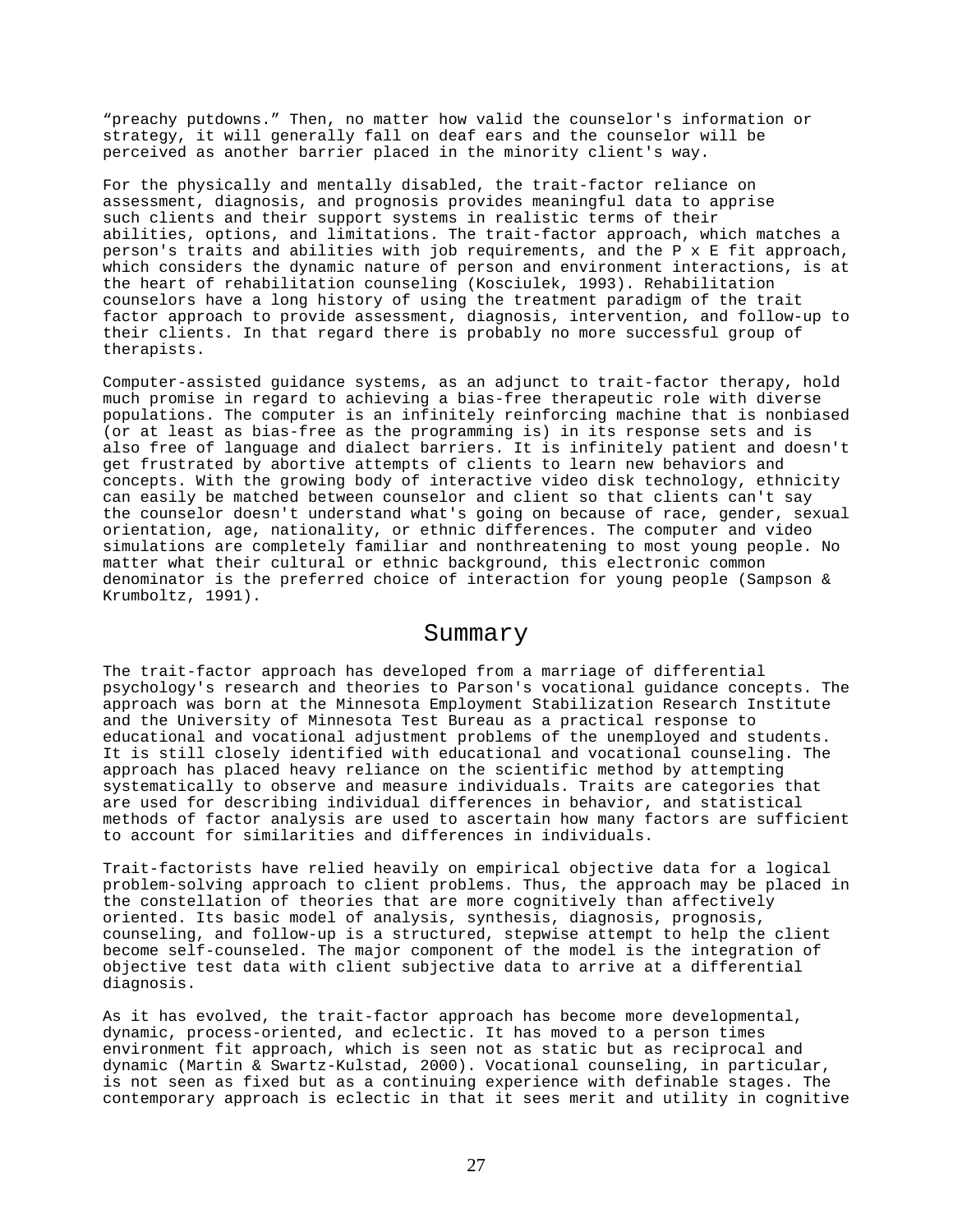therapies such as the reality, rational-emotive, and behavioral approaches. The logical basis of the approach relies heavily on a mentoring and teaching role by the counselor to influence and change the irrational thinking and behavior of the client. A great deal of knowledge, experience, and expertise is assumed of the counselor. Trait-factor counseling is most commonly found in school, employment, and rehabilitation counseling.

By including a broader diagnostic scheme, more advanced information-processing concepts, and a more adaptive counseling style, the person times environment fit approach has matured beyond the old trait-factor model. The person times environment model includes these elements by organizing personal constructs, the world of work, person times environment interactions and then applying them in a problem-solving sequence. Including current concepts of problem solving, information processing, and attitude change has reinvigorated a venerable approach to career counseling (Chartrand, 1991).

### Suggestions for Further Reading

Martin, W. E., Jr., & Swartz-Kulstad, J. L. (Eds.). (2000). Personenvironment psychology and mental health: Assessment and intervention. Mahwah, NJ: Lawrence Erlbaum Associates, Inc.

Rounds, J. B., & Tracey, T. J. (1990). From trait-and-factor to person-environment fit counseling: Theory and process. In W. B. Walsh & S. H. Osipow (Eds.), Career counseling (pp. 1--44). Hillsdale, NJ: Erlbaum.

Walz, G. W., Bleuer, J., & Maze, M. (1989). Counseling software guide: A resource for the guidance and human development professions. Alexandria, VA: American Association for Counseling and Development.

Williamson, E. G. (1965). Vocational counseling: Some historical, philosophical, and theoretical perspectives. New York: McGraw-Hill.

Williamson, E. G., & Biggs, D. A. (1979). Trait-factor theory and individual differences. In H. M. Burks, Jr., & B. Stefflre (Eds.), Theories of counseling (3rd ed., pp. 91--131). New York: McGraw-Hill.

### References

American College Testing Program. (1988). DISCOVER (computer program). Iowa City, Iowa.

Andrews, G., & Wittchen, H. U. (1995). Clinical practice, measurement, and information technology. Psychological Medicine, 25 (3), 443--446.

Arbuckle, D. S. (1967). Counseling and psychotherapy: An overview. New York: McGraw-Hill.

Biggs, D. A., & Keller, K. E. (1982). A cognitive approach to using tests in counseling. Personnel and Guidance Journal, 60, 528--532.

Brown, D. (2002). The role of work and cultural values in occupational choice, satisfaction, and success: A theoretical statement. Journal of Counseling and Development, 80(1), 48-56.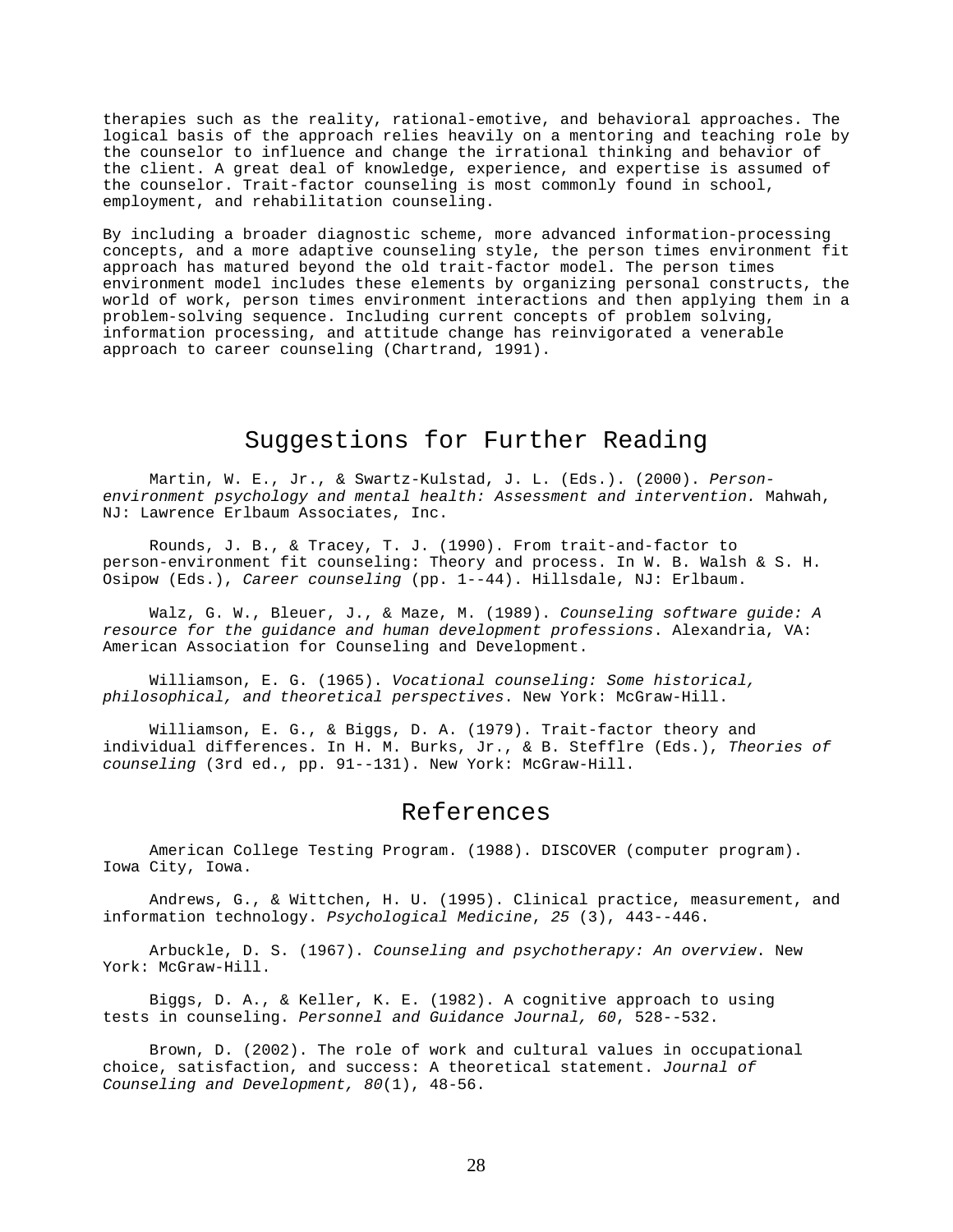Chartrand, J. M. (1991). The evolution of trait-and-factor career counseling: A person times environment fit approach. Journal of Counseling and Development, 69, 518--524.

Conoley, J. C., & Impara, J. C. (Eds.). (1995). The twelfth mental measurements yearbook. Lincoln, NE: University of Nebraska Press.

Crites, J. O. (1976). Career counseling: A comprehensive approach. Counseling Psychologist, 6, 2--12.

Crites, J. O. (1981). Career counseling: Models, methods, and materials. New York: McGraw-Hill.

Dawes, R. M., & Corrigan, B. (1974). Linear models in decision making. Psychological Bulletin, 81, 95--106.

Dawis, R. V., & Lofquist, L. H. (1984). A psychological theory of work adjustment: An individual differences model and its applications. Minneapolis, MN: University of Minnesota Press.

Educational Testing Service. (1988). SIGI PLUS (computer program). Princeton, NJ.

Erikson, E. H. (1959). Identity and the life cycle. Psychological Issues, 1, 1--171.

Farrell, A. D. (1991). Computers and behavioral assessment: Current applications, future possibilities, and obstacles to routine use. Behavioral Assessment, 13(20), 159--179.

Garis, J. W. (1983). The integration of the DISCOVER computer-based guidance system in a college counseling center: Its effect upon career planning (doctoral dissertation, Pennsylvania State University). Dissertation Abstracts International, 43, 2236A. (University Microfilms no. 822 8889).

Goldberg, L. R. (1970). Man versus model of man: A rationale plus evidence for a method of improving on clinical inferences. Psychological Bulletin, 73, 422--432.

Halpain, D. R., Dixon, D. N., & Glover, J. A. (1987). The great therapists program: Computerized learning of counseling theories. Counselor Education and Supervision, 26, 255--259.

Harris-Bowlsbey, J. (1984). The computer and career development. Journal of Counseling and Development, 63, 145--148.

Harris-Bowlsbey, J. (1992, December). Building blocks of computer based career planning systems. CAPS Digest, EDO-CG-92--7.

Hartung, P. J., & Blustein, D. L. (2002). Reason, intuition, and social justice: Elaborating on Parson's career decision-making model. Journal of Counseling and Development, 80(1), 41-47.

Hennessey, T. C. (1980). Introduction to the special issue, values and the counselor. Personnel and Guidance Journal, 58, 557--558.

Hinkle, J. S. (1992). Computer-assisted career guidance and single-subject research: A scientific-practitioner approach to accountability. Journal of Counseling and Development, 70, 391--395.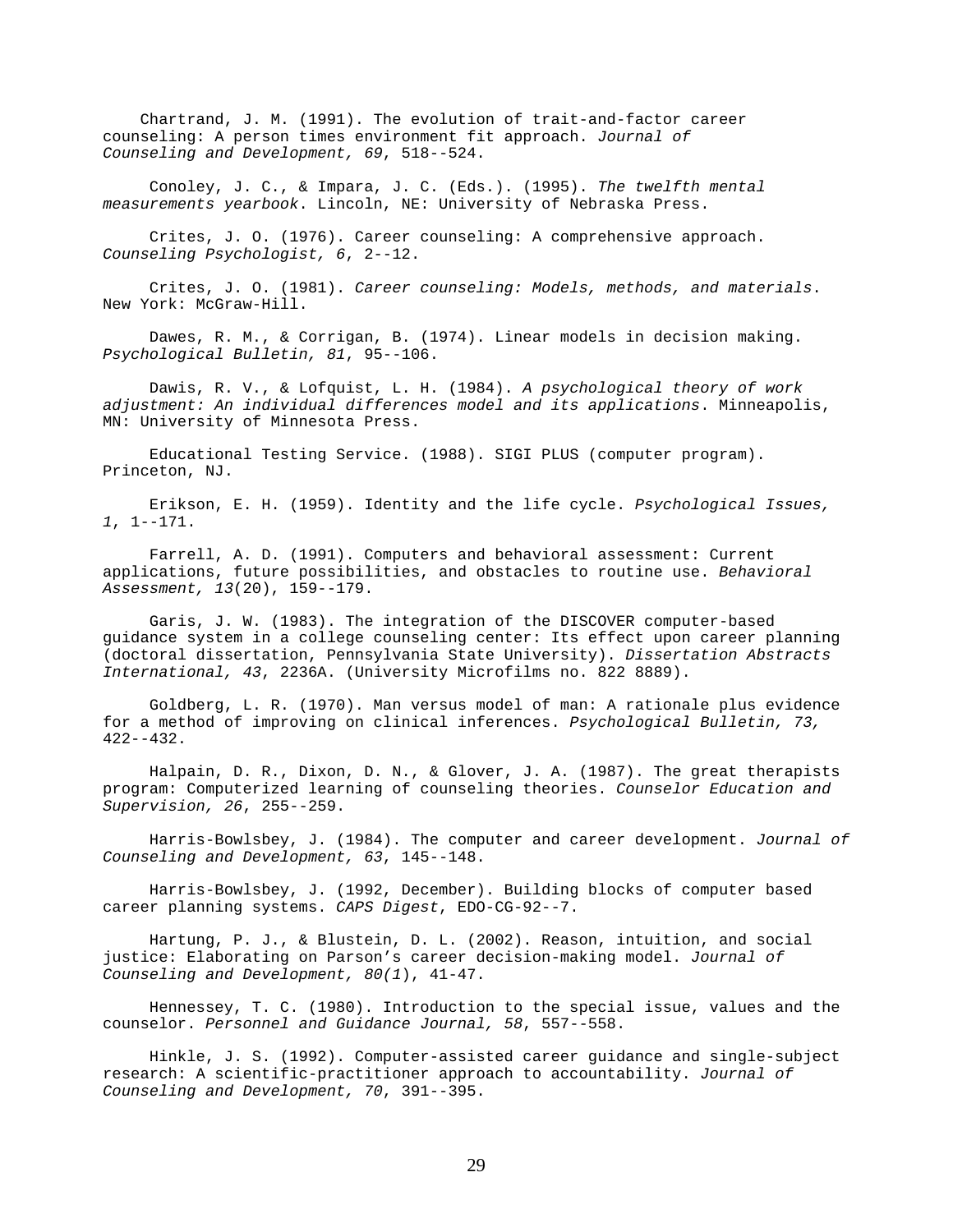Holland, J. L. (1985). Making vocational choices: A theory of vocational personalities and environments. Englewood Cliffs, NJ: Prentice-Hall.

Jager, E. S. (1991). Computer diagnostics---a survey: Practical applications of computerized assessment: Theoretical principles and perspectives. Revue Europe'ene de Psychologie Applique'e, 41(4), 247--268.

Klein, K. L., & Weiner, Y. (1977). Interest congruence as a moderator of the relationship between job tenure and job satisfaction and mental health. Journal of Vocational Behavior, 10, 91--98.

Kosciulek, J. F. (1993). Advances in trait-and-factor theory: A person times environment fit approach to rehabilitation counseling. Journal of Applied Rehabilitation Counseling 24 (2), 11--14.

Levinson, D. J., Darrow, C. N., Klein, E. B., Levinson, M. H., & McKee, B. (1978). The seasons of a man's life. New York: Knopf.

Lowman, R. L. (1991). The clinical practice of career assessment: Interests, abilities, and personality. Washington, DC: American Psychological Association (APA Books).

Lynch, R. K., & Maki, D. (1981). Searching for structure: A trait-factor approach to vocational rehabilitation. Vocational Guidance Quarterly, 30, 61-- 68.

Mallinckrodt, B., & Gelso, C. J. (2002). Impact of research training environment and Holland Personality Type: A 15-year follow-up of research productivity. Journal of Counseling Psychology, 49(1), 60-70.

Martin, W. E., Jr., & Swartz-Kulstad, J. L. (Eds.). (2000). Personenvironment psychology and mental health: Assessment and intervention. Mahwah, NJ: Lawrence Erlbaum Associates, Inc.

Moos, R. H. (1981). Work environment scale manual. Palo Alto, CA: Consulting Psychologists Press.

Moos, R. H. (1987). Person-environment congruence in work, school, and health care settings. Journal of Vocational Behavior, 31, 231--247.

Moreland, K. L. (1990). Some observations on computer-assisted psychological testing. Journal of Personality Assessment, 55(3--4), 820--823.

Otto, L. B. (1984). Bringing parents back in. Journal of Career Education, 10, 255--265.

Paterson, D. G., Schneidler, G., & Williamson, E. G. (1939). Student guidance techniques: Handbook for counselors in high schools and colleges. New York: McGraw-Hill.

Patterson, C. H. (1966). Theories of counseling and psychotherapy. New York: Harper & Row.

Peterson, G. W., Sampson, J. P., Jr., & Reardon, R. C. (1991). Career development and services: A cognitive approach. Pacific Grove, CA: Brooks/Cole.

Peterson, N. G., Mumford, M. D., Borman, W. C., Jeanneret, P. R, & Fleishman, E. A. (Eds.). (1999). An occupational information system for the  $21^{st}$ century: Development of O\*NET. Washington, DC: American Psychological Association (APA books).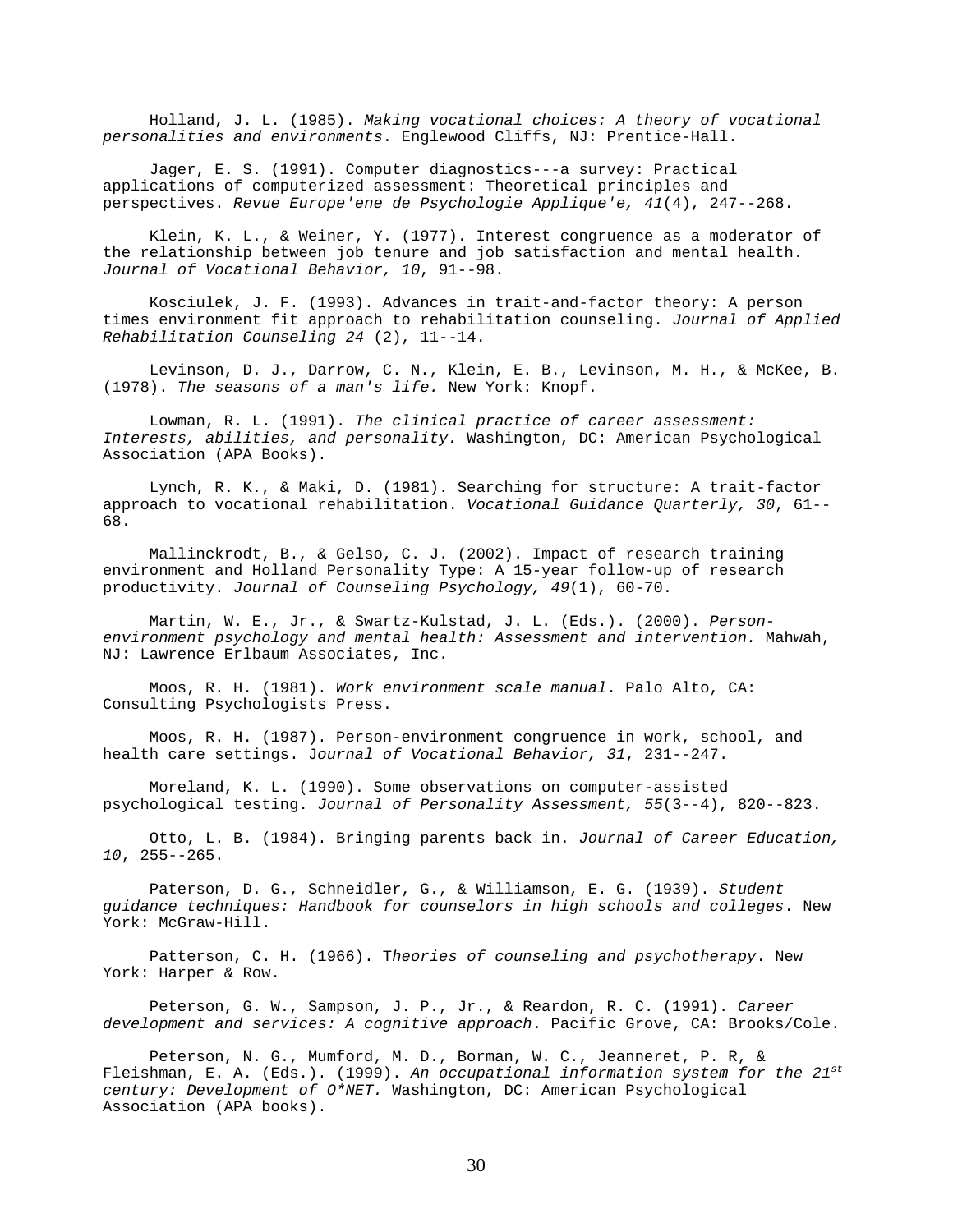Pressman, R. M. (1984). Microcomputers and the private practitioner. Homewood, IL: Dow Jones-Irwin.

Roberts, B. W., & Hogan, R. (Eds.). (2001). Personality psychology in the workplace. Washington, DC: American Psychological Association (APA books).

Rounds, J. B. (1988). Meta analysis of research on the relationship of vocational interest and job satisfaction. Paper presented at the annual convention of the American Education Research Association, New Orleans.

Rounds, J. B., & Tracey, T. J. (1990). From trait-and-factor to personenvironment fit counseling: Theory and process. In W. B. Walsh & S. H. Osipow (Eds.), Career counseling (pp. 1--44). Hillsdale, NJ: Erlbaum.

Sampson, J. P., Jr. (1984). Maximizing the effectiveness of computer applications in counseling and human development: The role of research and implementation strategies. Journal of Counseling and Development, 63, 187--191.

Sampson, J. P., Jr. (1986). The use of computer assisted instruction in support of psychotherapeutic processes. Computers in Human Behavior, 2, 1--19.

Sampson, J. P., Jr., & Krumboltz, J. D. (1991). Computer-assisted instruction: A missing link in counseling. Journal of Counseling and Development, 69, 395--397.

Schmitt, P., & Growick, B. (1985). Trait-factor approach to counseling: Revisited and reapplied. Journal of Applied Rehabilitation Counseling, 16, 39-- 42.

Smith, R. O. (1993). Computer-assisted functional assessment and documentation. American Journal of Occupational Therapy, 47(11), 988--992.

Spinhoven, P., Labbe, M. R., & Rombouts, P. (1993). Feasibility of computerized psychological testing with psychiatric patients. Journal of Clinical Psychology, 49(3), 440--447.

Stefflre, B., & Matheny, K. (1968). The function of counseling therapy. In S. C. Stone & B. Shertzer (Eds.), The guidance monograph series. II: Counseling. Boston: Houghton Mifflin.

Walz, G. W., Bleuer, J., & Maze, M. (1989). Counseling software guide: A resource for the guidance and human development professions. Alexandria, VA: American Association for Counseling and Development.

Warzecha, G. (1991). The challenge to psychological assessment from modern computer technology. Revue Europe'enne de Psychologie Applique'e, 41(3), 213-- 220.

Williamson, E. G. (1939). How to counsel students: A manual of techniques for clinical counselors. New York: McGraw-Hill.

Williamson, E. G. (1950a). A concept of counseling. Occupations, 29, 182-- 189.

Williamson, E. G. (1950b). Counseling adolescents. New York: McGraw-Hill.

Williamson, E. G. (1958). Value orientation in counseling. Personnel and Guidance Journal, 37, 520--528.